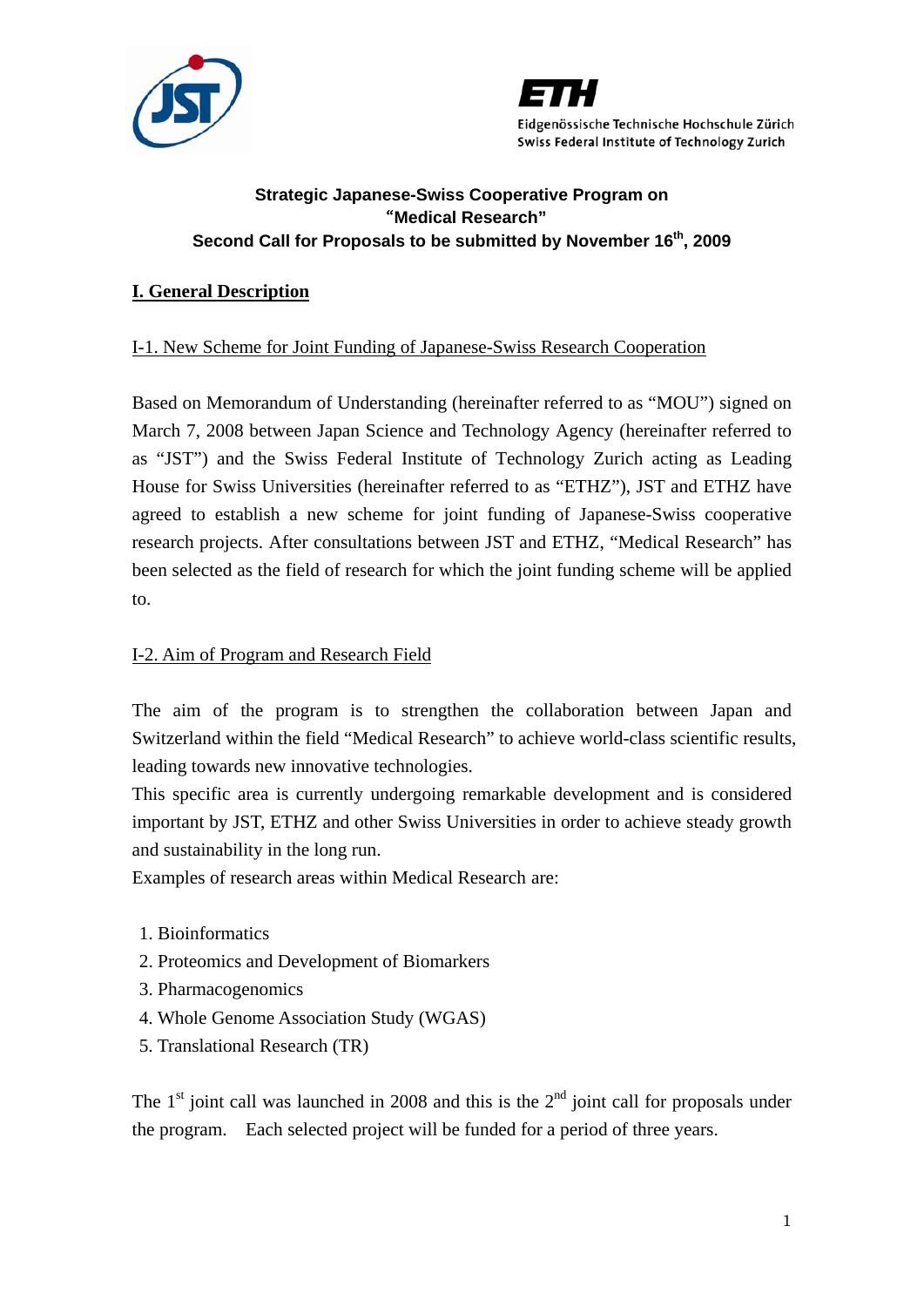# I-3. Prospective Applicants

JST and ETHZ invite Japanese and Swiss researchers to submit proposals for cooperative research projects in the research areas described above. All applicants must fulfill national eligibility rules for research grant application. Projects submitted by researchers who have already on-going research activities with each partner are highly welcome to reinforce and strengthen already initiated cooperation efforts.

# **II. Financial Support by JST/ETHZ**

It is anticipated that about three (3) projects will be funded for this call, depending on the number of proposals submitted.

JST supports expenses for researchers from Japan, and ETHZ supports expenses for researchers from Switzerland. An exchange of researchers is an important element within the cooperation.

# II-1. Budget

# II-1.1 JST

Budget of a project may differ in each year, depending on the content of activities, but the total budget for the Japanese side of a project over a full 3-year period (i.e., 36 months) should not exceed 15 million yen in principle. (Example: a proposal may envisage a budget of 4 million yen for the first year, 6 million yen for the second year and 5 million yen for the final year.)

Due to budget limitations of this program, amounts will be adjusted each year.

Expenses for facilities and equipments may be requested, in principle, only for the first fiscal year.

# II-1.2 ETHZ

The total budget for the Swiss side of a project over a 3-year period should not exceed *CHF 150,000*. Annual budgets within a project may differ within the three years.

Due to budget limitations of this program, amounts will be adjusted each year.

Expenses for facilities and equipments may be requested, in principle, only for the first fiscal year.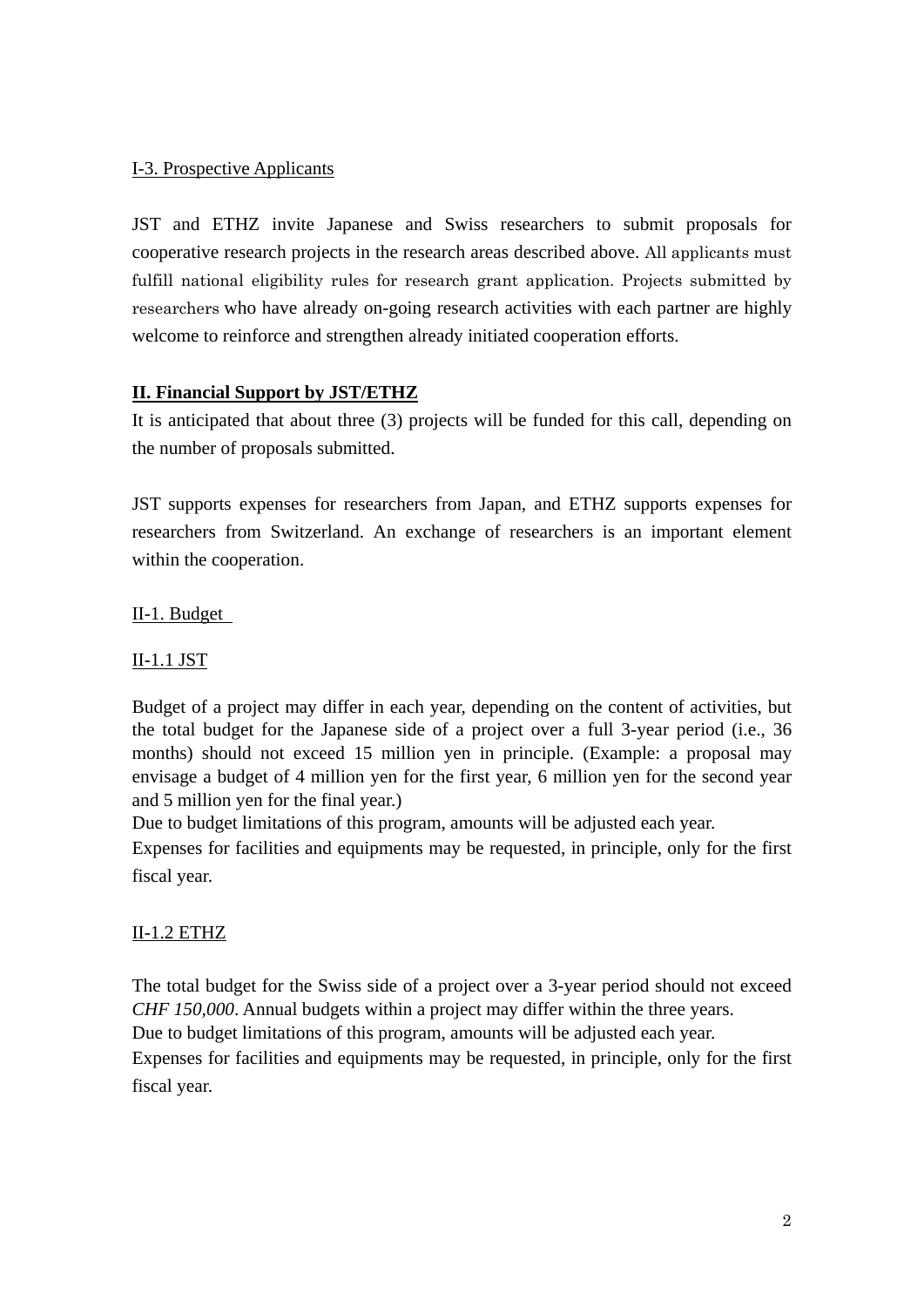## II-2. Cooperative Research Period

The cooperative research period shall be 3 years.

## II-3. Details of Support

This program is designed primarily to support expenses related to cooperation with a Swiss counterpart for a Japanese researcher or with a Japanese counterpart for a Swiss researcher, such as expenses for travel and/or conducting seminars/symposia, with the precondition that the main research infrastructure is already ensured for each research group.

## *II-3.1 a) Contract between Applicant and JST*

Support will be implemented according to a contract for commissioned research entered between JST and a university or research institute, etc. (hereinafter referred to as the "institution").

The contract for commissioned research will be renewed each year over the cooperative research period.

Since the contract is concluded on condition that all administrative procedures related to this project shall be handled within the institution, the research leader should consult with the organization in charge at his/her institution.

The contract stipulates the Article 19 of the Industrial Technology Enhancement Act (Japanese version of the Bayh-Dole Act) and the Article 25 of the Act on Promotion of the Creation, Protection and Exploitation of Content (tentative translation) be applied to all intellectual property rights generated as results of this project, and that these can be the properties of the institution with which the research leader is affiliated.

## *II-3.1.b) Contract between Applicants and ETHZ.*

Swiss applicants have to respect the laws and guidelines of their respective institutions.

## *II-3.2 Contract between Researchers*

If a contract for cooperative research is necessary for implementing actual research cooperation, such a contract should be concluded between the Japanese institutions and the Swiss institutions. In the event that **intellectual property rights** evolve from the program, the researchers involved will follow the guidelines of their respective institution according to Art. II-3.1a) and b). In the case that the intellectual property is owned jointly as such but not limited to a protectable invention, software or biological material, the co-owning institutions shall conclude an interinstitutional agreement. In such an agreement the questions of ownership of the relevant intellectual property,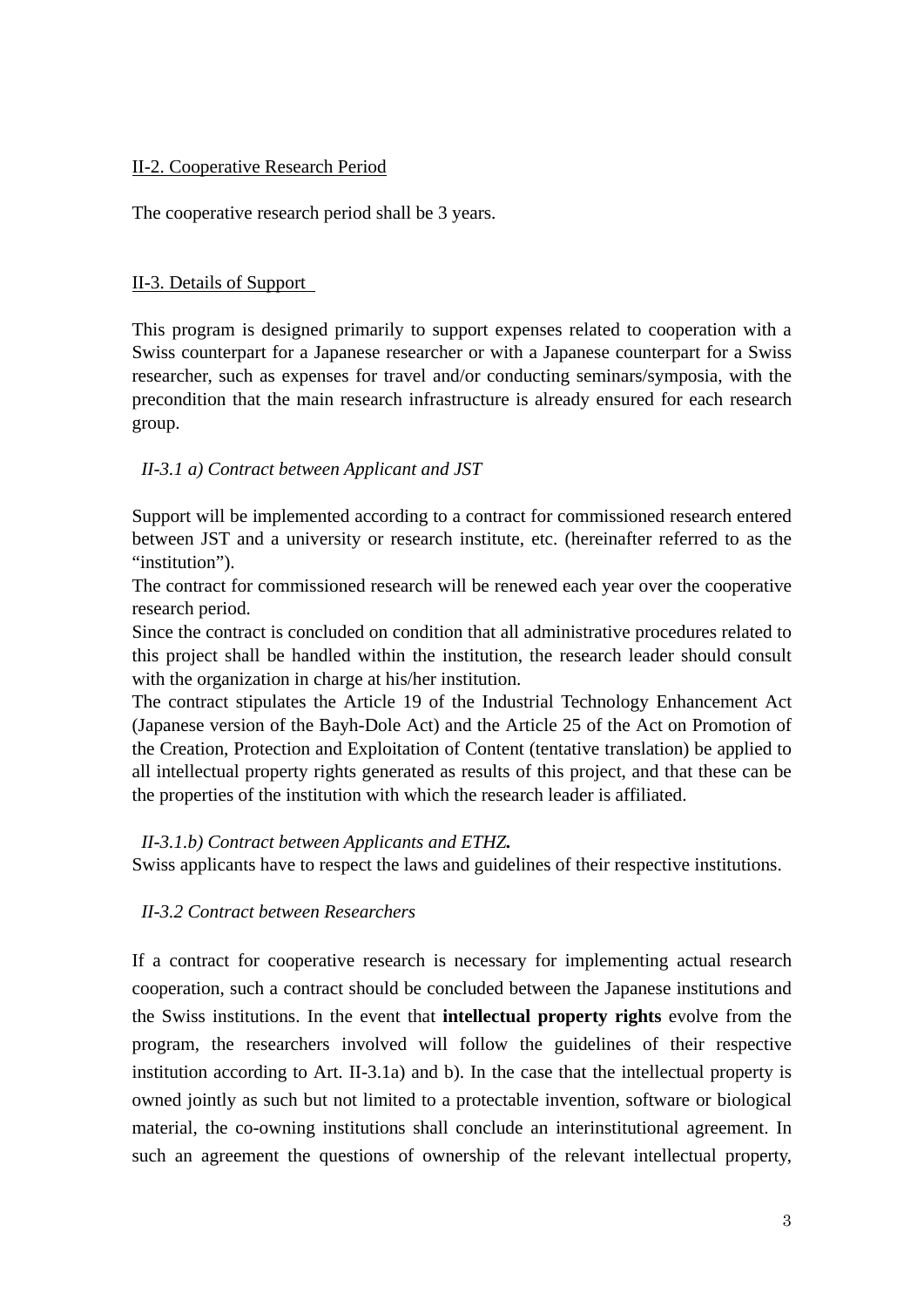coordination and financing of protection and exploitation as well as the distribution of any revenues shall be addressed.

If an agreement is concluded, it should be reported in the application.

# *II-3.3 Funded expenses*

Funding provided within this call is intended to enhance the capacity of the applicants to collaborate. Funding will therefore be provided mainly in support of the collaboration vectors and of the local research that is necessary for the collaboration. All budget items must conform to the national rules relevant for each applicant.

- Salary for a PhD student or a postdoctoral.
- Consumables
- Small equipment
- Travel and visiting costs.
- Costs for joint workshops / seminars
- User charges for facilities.

## -Japanese researchers only-

Since all administrative procedures related to this project are to be carried out by the institutions, overhead expenses amounting to 10% or less of the total amount of research exchange and research activity expenses will be accepted. Overhead expenses shall be provided within the total budget.

## **III. Application**

The Japanese and Swiss applicants shall write a common application that shall be submitted to JST and ETHZ in parallel. The application shall be written in English. For the Japanese applicants a Japanese version of the application is also required.

The application shall include:

a) Project description including how collaboration will be carried out, with clear statements of what roles Japanese and Swiss researchers respectively will play in the project;

b) Description of the expected outcome of the proposed project, scientifically as well as in terms of its relevance for industry and society;

c) Description on the ongoing activities and specific advantages of the Japanese and Swiss groups respectively, which form the basis for the proposed joint project;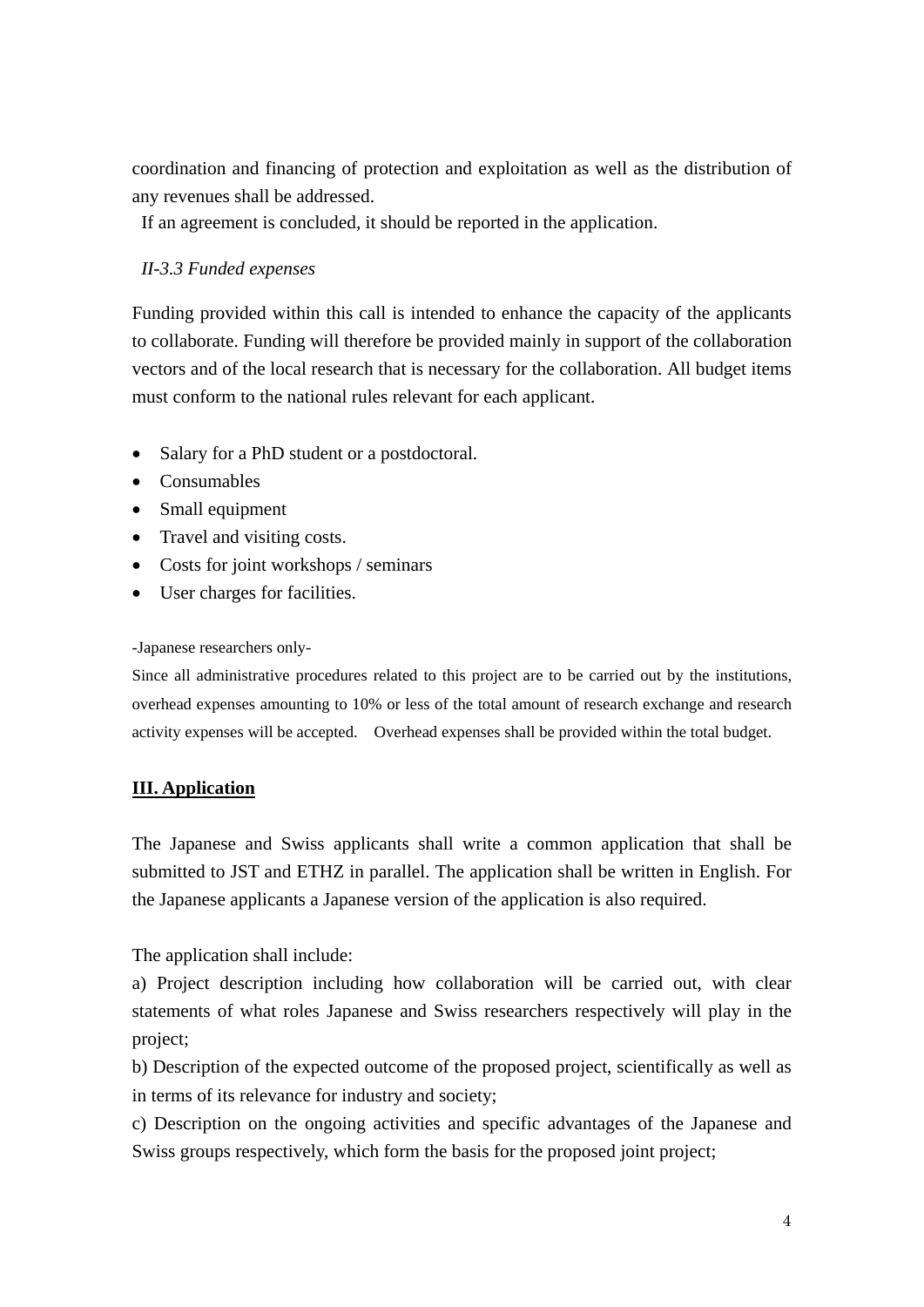d) Description on the expected added value from the proposed joint project, including how the competence, technology and other resources in each group complement each other;

e) Description of how the project is expected to help strengthen research cooperation between Japan and Switzerland in the longer term;

f) Description on the added value expected from the multidisciplinary approach in the proposed joint project; and

g) Discussion on how the proposed joint project compares with other comparable activities worldwide.

## III -1. Application Forms

The following application forms have been prepared, in Japanese (J) and English (E).

- Form 1J/E Application outline (title of cooperative research project, names of research leaders, cooperative research period)
- Form 2J/E CVs of research leaders
- Form 3J/E List of researchers committed to the cooperative research project in Japan and Switzerland
- Form 4J/E Description of the cooperative research project including the points stated above *-maximum of 10 pages-*
- Form 5J/E Research plan for the cooperative project
- Form 6J/E Budget for the project

*\* The description shall include short Curricula Vitae (CVs) from both Japanese and Swiss research leaders, including basic information on education, past and present positions and memberships of relevant organizations/associations and a list of publications of the last five years (max. 1 page A4)*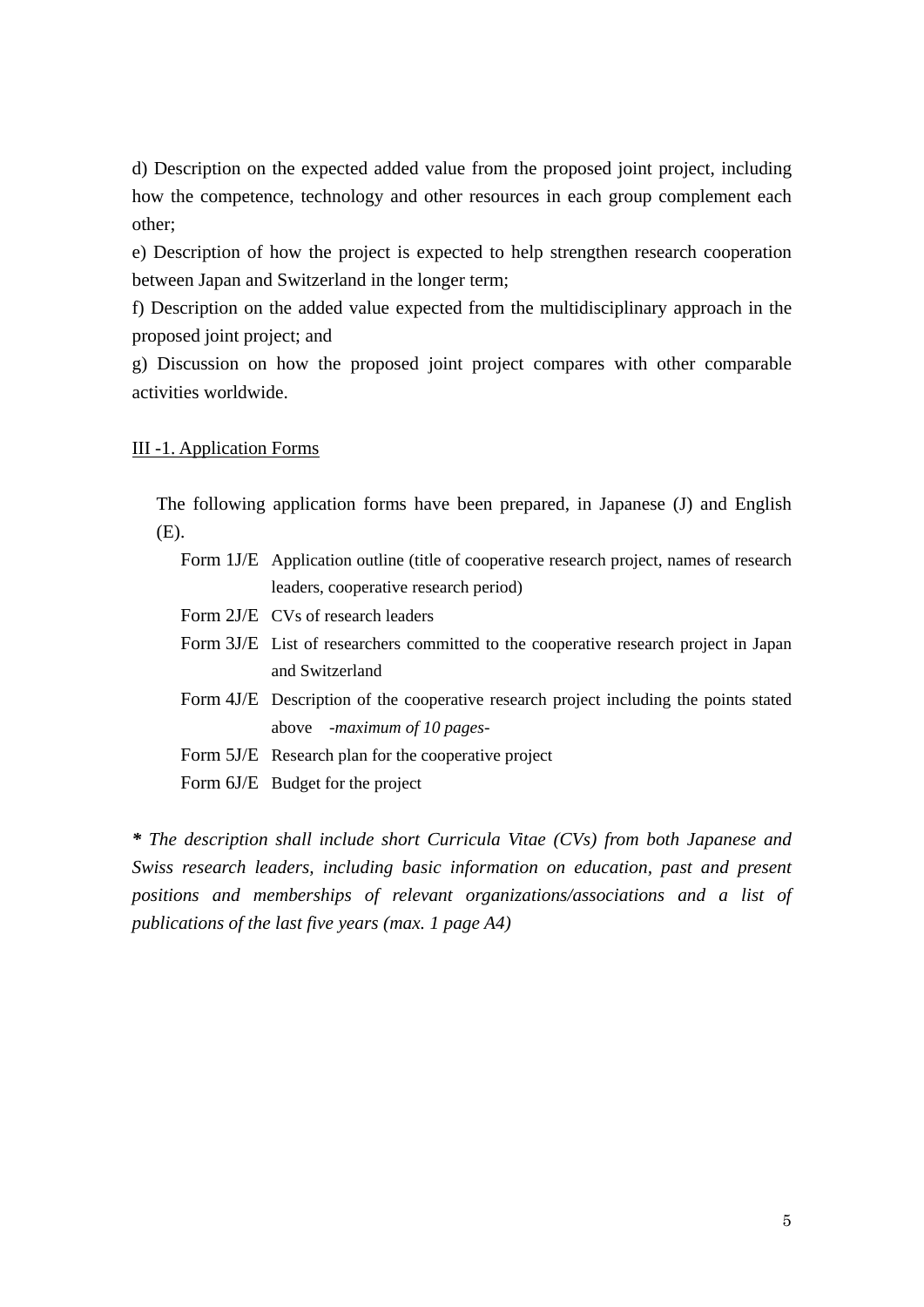## III-2. Preparation of Application Forms

Applicants should fill in the particulars in all the application forms listed in above 1.

## III-3. Submittal of Application Forms for Japanese and Swiss Applicants

## Deadline for proposals: **November 16, 2009**.

Japanese applicants shall send their application forms by 5:00 pm (Japanese Standard Time) on **November 16, 2009** through online application system (http://www.e-rad.go.jp/index.html).

Swiss applicants should send applications by **November 16, 2009**. to Dr. Rahel Byland, ETH HG F 11, Rämistrasse 101, CH- 8092 Zurich, Switzerland (rahel.byland@sl.ethz.ch) .

## **IV. Evaluation of Project Proposals**

## IV-1. Evaluation Procedure

Committees consisting of experts selected by JST and ETHZ respectively will evaluate all proposals separately. Based on the results of both evaluations, JST and ETHZ will make a common decision regarding funding of selected proposals.

The members of the program committee in Japan and Switzerland will be selected after the proposals have been received.

## IV-2. Evaluation Criteria

- ・ Scientific quality and innovativeness of the joint research plan;
- ・ Conformity with program aims and designated research fields;
- ・ Added value to be expected from the Japanese-Swiss research collaboration;
- ・ Feasibility and appropriateness of the joint research plan; Feasibility of the detailed project with the resources applied for;
- ・ Competence and expertise of the Japanese and Swiss scientists teams; and
- ・ Balanced cooperation.

## IV-3. Announcement of Decision

 The final decision regarding supported projects in the first year will be communicated to the applicants around February 2010.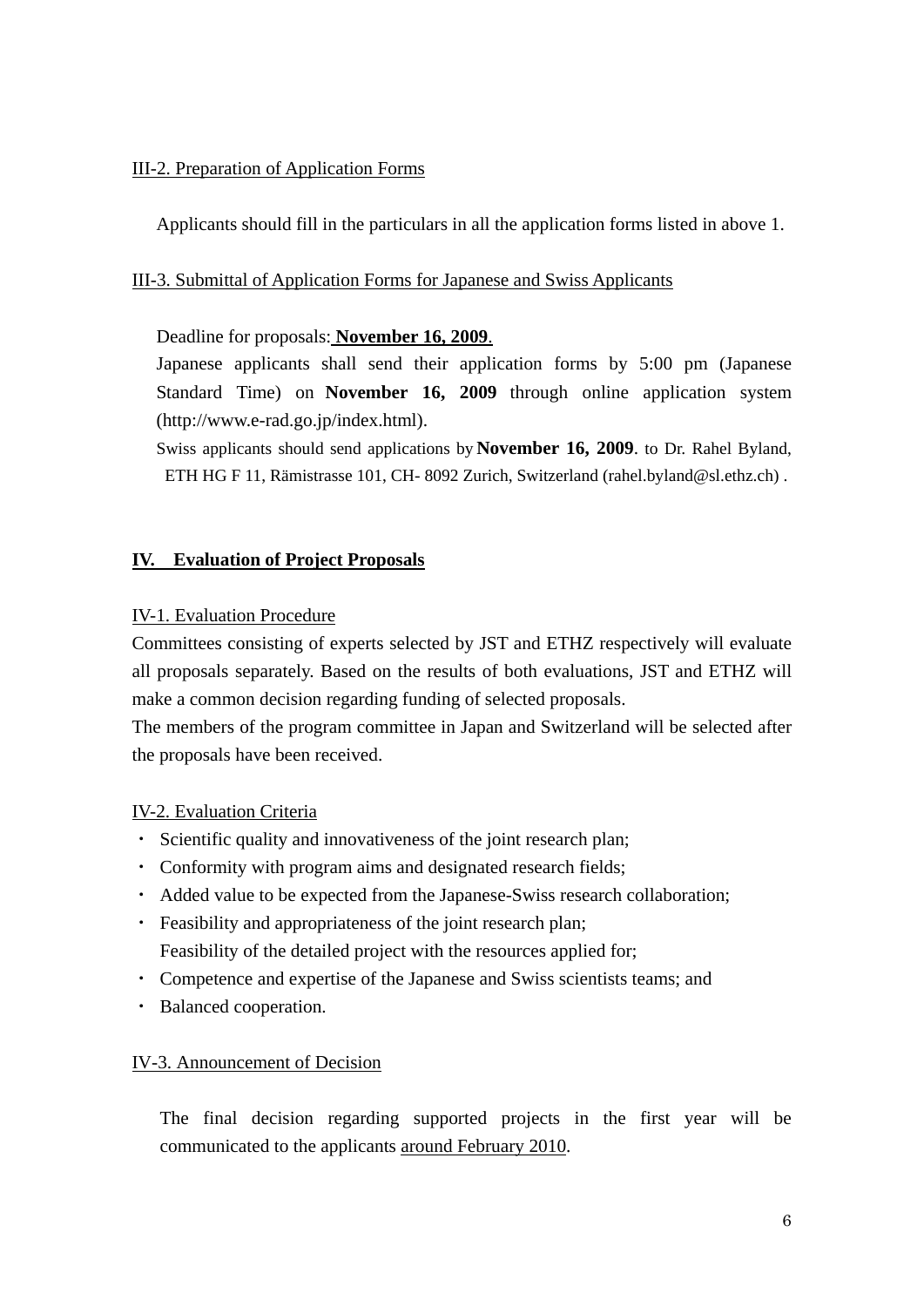## **V. Responsibilities of Research Leaders of Approved Proposals**

After the proposal has been approved, research leaders and their affiliated institutions shall observe the following when carrying out the cooperative research and utilizing supported expenses.

## V-1. Annual Progress Report

At the end of each fiscal year, the research leader shall promptly submit a progress report on the status of research exchange, and the institution with which the research leader is affiliated shall promptly submit a financial report on supported expenses to JST and ETHZ.

## V-2. Final Report

After completion of the period of international research exchange, research leaders shall promptly submit a final SCIENTIFIC AND FINANCIAL report to JST and ETHZ. The report shall include a general summary (maximum five A4 pages) compiled jointly by both the Japanese and the Swiss research groups. Copies of papers based on results form such research cooperation should be sent to JST and ETHZ.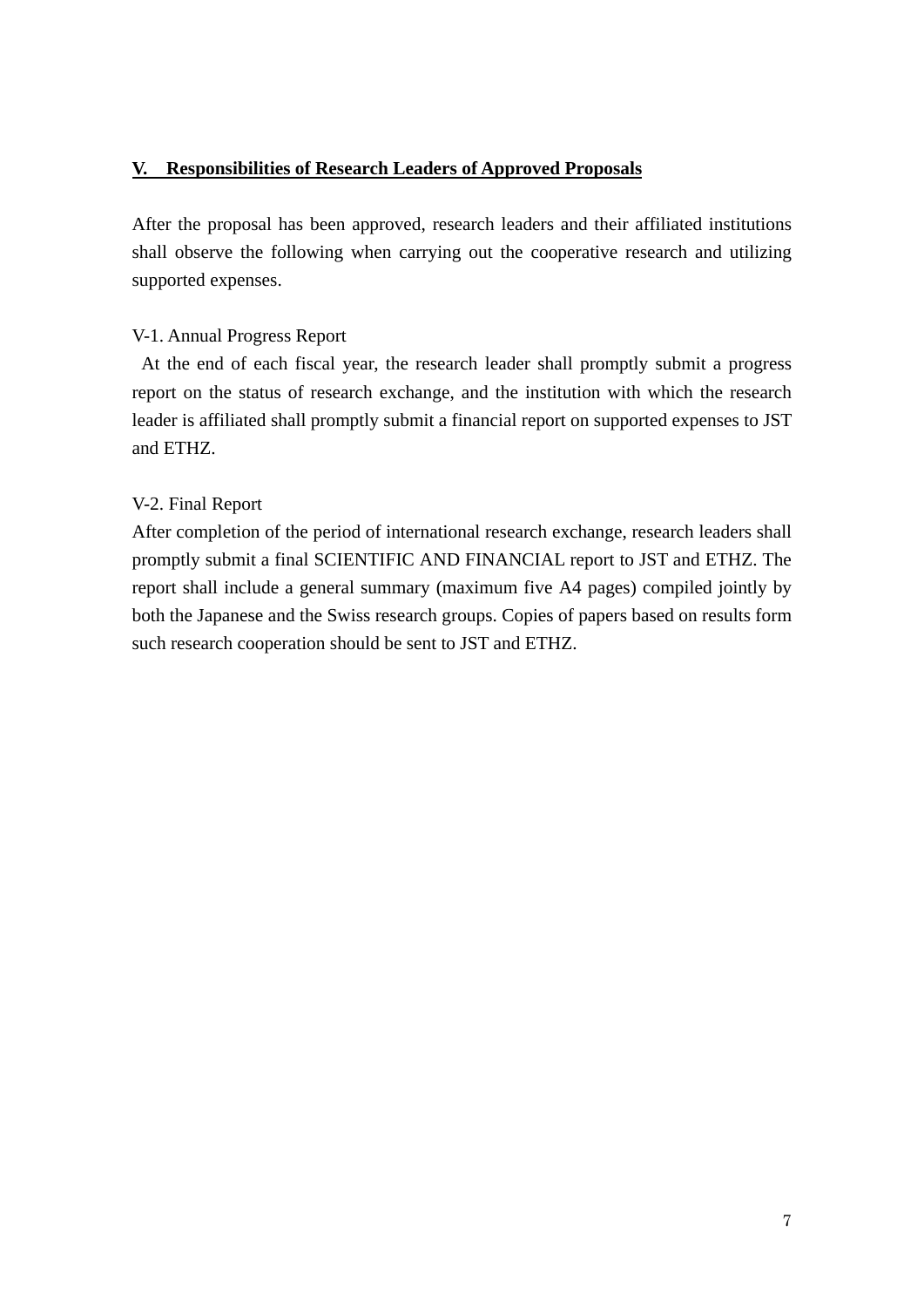Japanese applicants should contact the following for further information:



Saori Tsuchiya, Masahiro Yamamura, Asuka Ishibashi Department of International Affairs Japan Science and Technology Agency (JST) 5-3, Yonbancho Chiyoda-ku, Tokyo 102-8666 JAPAN Tel. +81(0)3-5214-7375 Fax +81(0)3-5214-7379 sicpse@jst.go.jp

Swiss applicants should contact the following for further information:



Eidgenössische Technische Hochschule Zürich<br>Swiss Federal Institute of Technology Zurich

Dr. Rahel Byland International Institutional Affairs Swiss Federal Institute of Technology Zurich (ETHZ) Rämistrasse 101 8092 Zurich, Switzerland Tel.+41 44 632 84 65 rahel.byland@sl.ethz.ch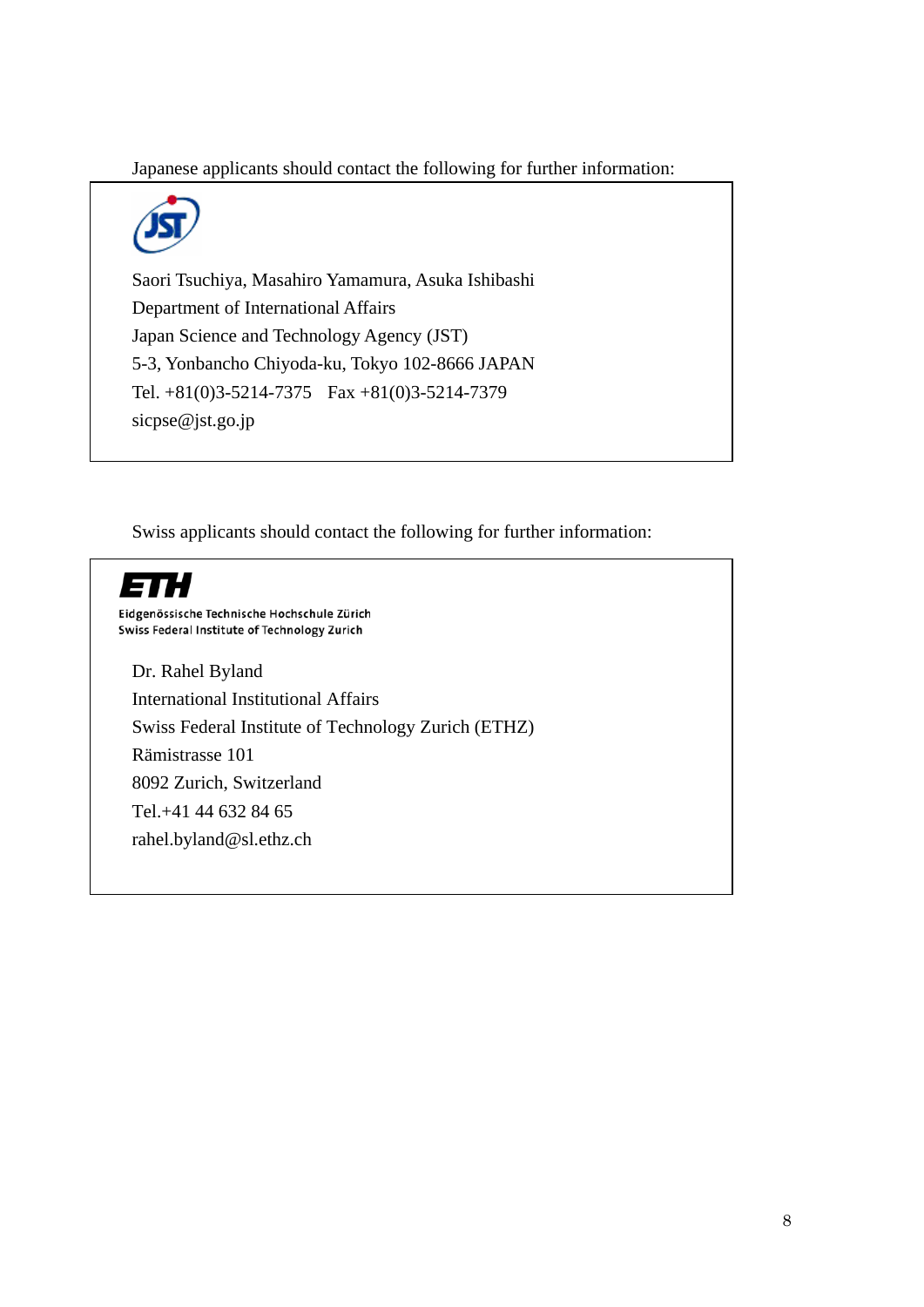# 戦略的国際科学技術協力推進事業

#### 日本ースイス研究交流

#### 「医学研究」

#### 第2回提案募集(提出期限:2009年11月16日午後5時)

#### I 概要

I-1. 日本―スイス研究交流の共同支援のための新たな枠組

2008年3月7日に科学技術振興機構(JST)とスイスの大学を代表したスイス連 邦工科大学チューリヒ校(ETHZ)との間で交わされた覚書の下、ISTとETHZは、 日本―スイス研究交流の共同支援のための新たな枠組を構築し、「ライフサイエンス」分野 を、この新規枠組にて支援する研究分野として設定いたしました。2009年度は同分野 の一領域である「医学研究」についての課題を募集いたします。

I-2. 日本―スイス協力プログラムの目的と研究分野

 日本―スイス協力プログラムの目的は、「医学研究」における日本―スイス間の研究交流 を強化することにより、この領域における世界的な研究成果を得、革新的な技術を創出す ることです。

この領域は、長期に亘る成長と持続性を実現するために、ISTとETHZ及び他のス イスの大学にて重要と考えられ、現在強力に展開されている領域です。

この研究領域は、以下のような課題が例として挙げられます。

- 1. バイオインフォマティクス
- 2.プロテオミクスとバイオマーカー開発
- 3.ファーマコゲノミクス
- 4.全ゲノム関連解析(WGAS)
- 5.トランスレーショナルリサーチ(TR)

 第一回目の公募は2008年度に実施しており、今回は第二回目の公募となります。そ れぞれの採択課題の支援期間は3年間としています。

I-3. 応募資格

 JSTとETHZは日本とスイスの研究者に上記のような研究分野の共同研究プロジェ クトの提案を募集します。

 全ての応募者が国で定めた研究資金の申請資格を有する必要があります。 共同研究を提案されるにあたり、日本とスイスにおいて既に進行中の研究が強化され、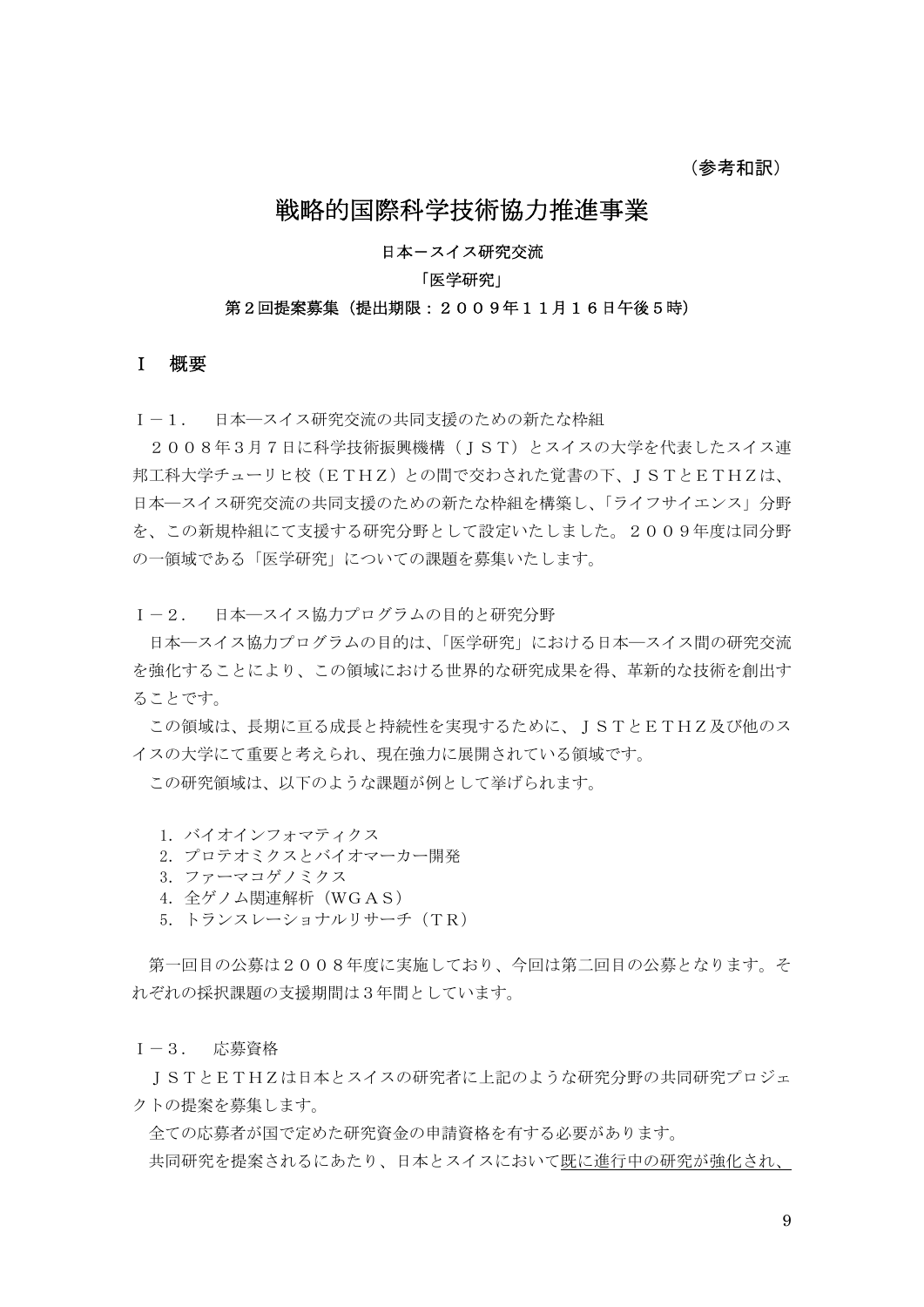さらに付加的な価値が創出される共同研究であることが望まれます。

#### II IST及びETHZによる支援

今回の公募では、応募状況にもよりますが、3課題程度の採択を見込んでいます。

JSTは日本側研究者を支援し、ETHZはスイス側研究者を支援します。研究者の交 流が本協力において最も重要な要素です。

II-1.一課題当たりの予算規模

 $I-I.1$  IST

予算は活動内容により異りますが、原則として、3年(36 ヶ月)総額で 15 百万円を上限 とします。(例;1 年目 4 百万円、2 年目 6 百万円、3 年目 5 百万円というように、毎年一定 でないご提案も可能です。)

本事業予算の関係上、毎年の額については調整させていただきます。

 なお、設備備品費に関しましては、原則として、初年度のみの支援と致しますので、ご 留意ください。

 $I-I.2$  ETHZ

予算は原則的には、3年総額で15万スイスフランを上限とします。毎年一定額でない ご提案も可能です。

本事業予算の関係上、毎年の額については調整させていただきます。

 なお、設備備品費に関しましては、原則として、初年度のみの支援と致しますので、ご 留意ください。

II $-2.$  期間

研究交流開始から3年間を基本としてご提案下さい。

II-3.具体的な支援の内容

支援は、研究基盤が既に整備されていることを前提に、日本・スイスの研究交流にかか わる追加的な経費、例えば旅費やシンポジウムの開催費用など、を主に対象としています。

II-3.1 a)応募者とJSTとの契約

 支援の実施にあたり、JSTは大学・公的研究機関等(以下「大学等」という。)と委託 研究契約を締結することを原則としています。

委託研究契約は研究交流期間内で年度毎に締結します。

契約締結に当たっては、本事業にかかわる一切の執行事務手続きを大学等で実施してい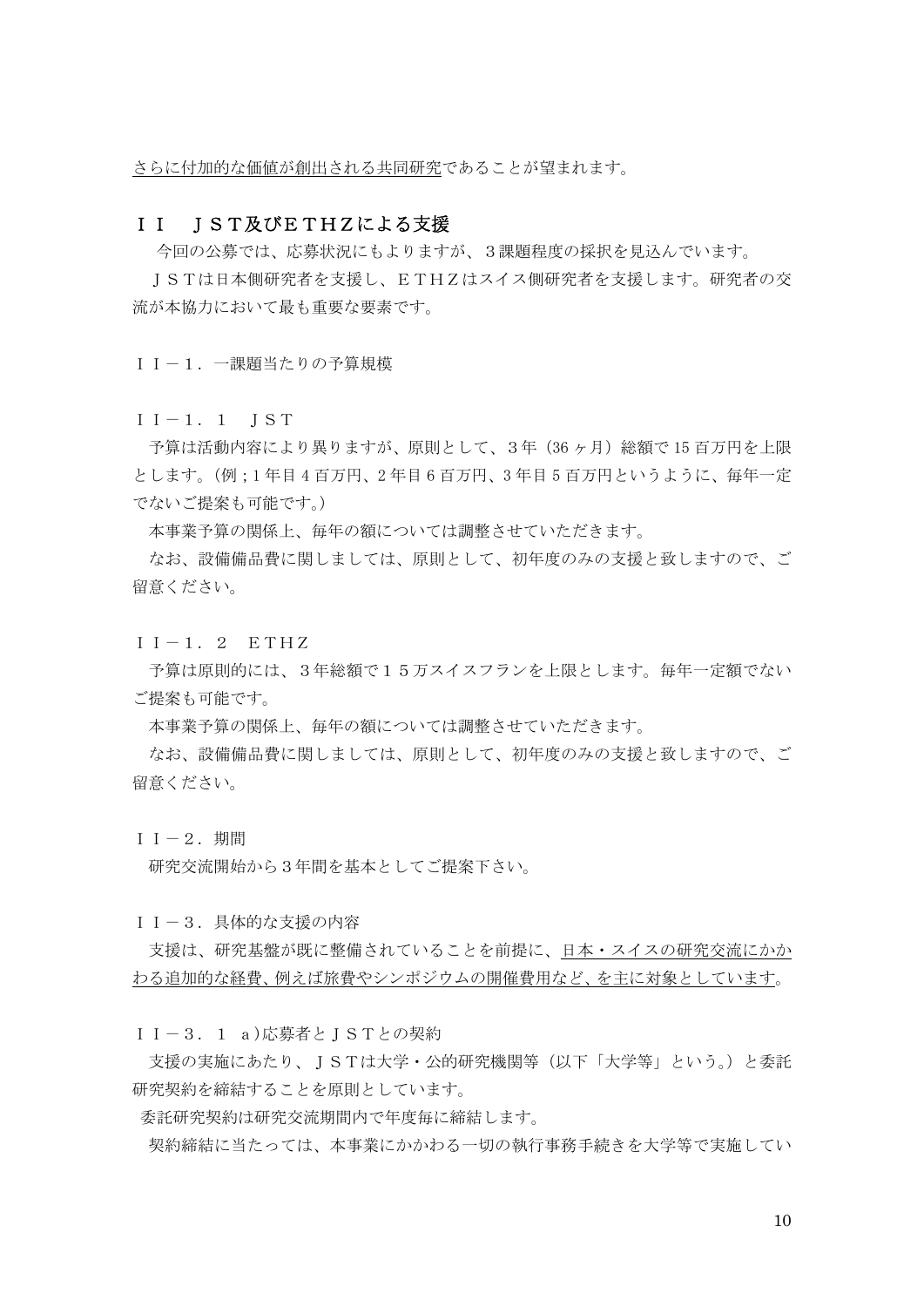ただくことを前提にしていますので、大学等の担当部署とよくご相談ください。

 本事業により生じた知的財産権は、契約により産業技術力強化法第19条(日本版バイ ドール条項)、コンテンツの創造、保護及び活用の促進に関する法律第25条を適用し、研 究代表者の所属する大学等に帰属させることが可能です。

II-3.1 b)応募者とETHZとの契約

スイス側応募者は各所属機関の法則及びガイドラインを導守する必要があります

II-3.2 研究者間の契約

 研究協力を遂行するにあたり、研究協力のための契約が必要な場合、日本及びスイスの 大学等の間で契約を締結する必要があります。知的所有権が本プログラムから発生した場 合、関係する研究者はII-3.1 a)及びb)に従ってそれぞれの大学等のガイドライ ンを遵守してください。知的所有権が共同で所有されたが、保護できる発明、ソフトウェ アや生物材料等を限定できない場合、知的財産を共同所有している大学等で合意を得る必 要があります。そのような合意においては、関係する知的財産の所有権、保護及び利用に 係る調整及び資金調達、収入の分配等について記載する必要があります。

この話し合いでの合意事項があれば、申請用紙に記述してください。

II-3.3 支出費目

本事業の支援費は国際研究交流を促進することを主旨としております。従って、支援費は 試験研究費にも用いることができますが、研究交流費により多く配分することが期待され ています。

- ・ 旅費
- ・ シンポジウム・セミナー開催費
- ・ 博士課程の学生やポスドク研究者の給料
- ・ 消耗品
- ・ 設備の賃貸料

#### III 申請

日本とスイスの応募者は共にJSTとETHZが並行して事務処理が可能なように下記 の共通の様式を使用してください。

この様式は英語版のみですが、日本の応募者は日本語版の様式の提出も必要です。

様式には以下のような内容を簡潔に記載して下さい。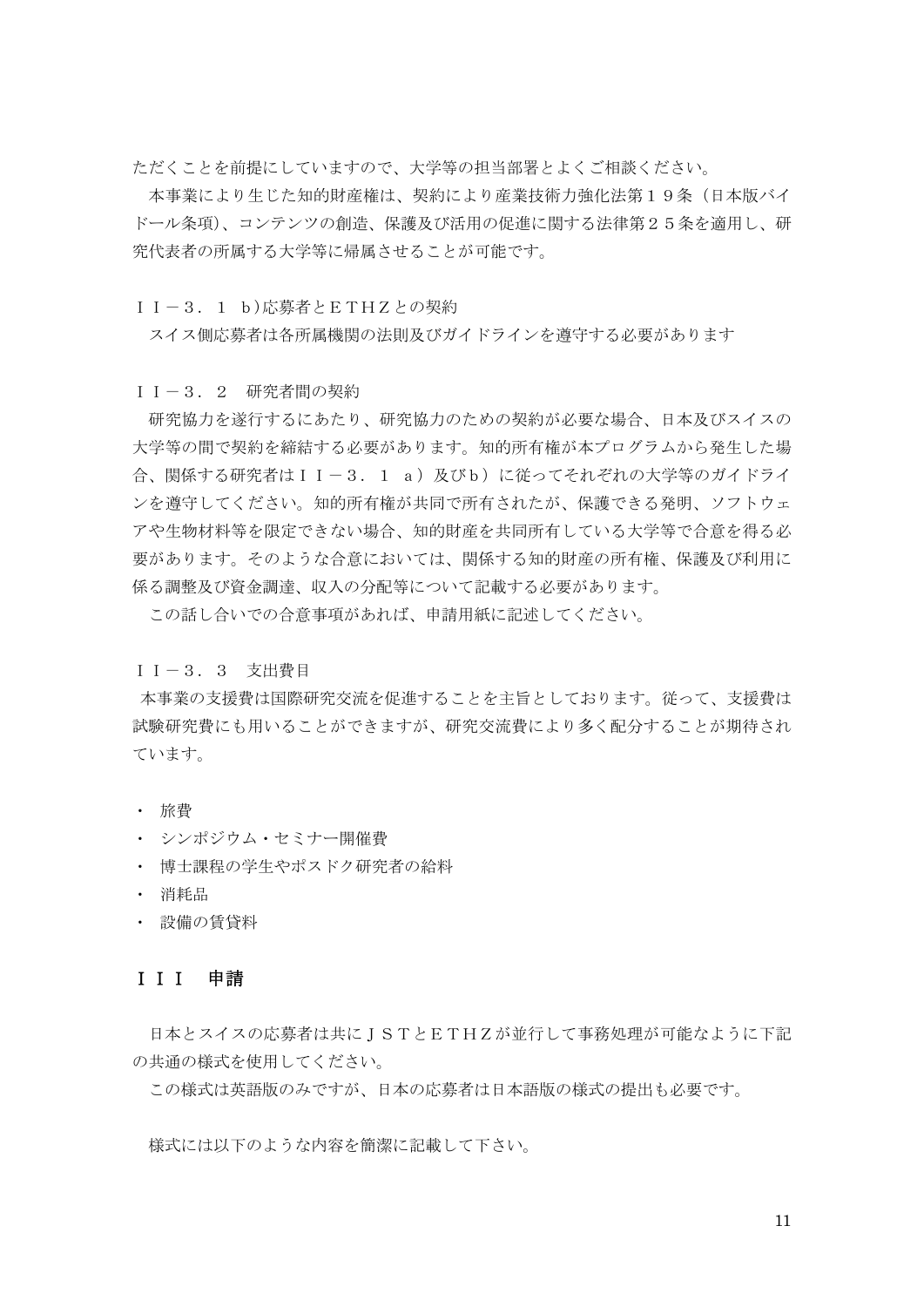a)どのように共同研究を遂行するのか? 日本側研究者、スイス側研究者それぞれの 役割分担

b)期待される科学的な成果と産業界や社会への関連性

c)現在の研究活動や日本とスイスの研究チームの特筆すべき長所

d)能力、技術力、資源の相互補完の方法も含めて、共同研究により期待できる付加的 な価値

e)長期的な日本-スイス研究交流の強化のために期待できること

- f)提案の共同研究により期待される付加的な価値
- g)当該共同研究提案と他の同様な国際協力活動との比較

III-1 申請書類の書式

日本語版は J、英語版は E と表記してあります。

- Form-1J/E 申請概要(研究課題名、研究代表者、研究期間)
- Form-2J/E 研究代表者情報(経歴(※))
- Form-3J/E 日本及びスイスの研究交流者一覧
- Form-4J/E 研究交流の概要-10ページ以内-
- Form-5J/E 研究交流計画
- Form-6J/E 年度毎の経費計画
- (※)日本とスイス両国の研究代表者の略歴を記述してください。その中には、学歴、 職歴(所属機関と役職)、所属学会、及び最近 5 年間の論文を含めてください。 なお、A4サイズの1枚以内でお願いします。

III-2 申請書類の準備

応募者は上記の申請書類を全て記入してください。

III-3 研究者の申請書類の提出

第二回目の課題募集の締切日は、2009年11月16日(月)です。

日本側研究者は府省共通研究開発管理システム (http://www.e-rad.go.jp/index.html) を通 じて、2009年11月16日(月)午後5時(日本標準時間)までに応募をして下さい。 利用方法は別添1をご参照下さい。

スイス側研究者は2009年11月16日(月)までに、Dr. Rahel Byland(ETH HG F 11, Rämistrasse 101, CH- 8092 Zurich, Switzerland (rahel.byland@sl.ethz.ch))申請書類を提出し て下さい。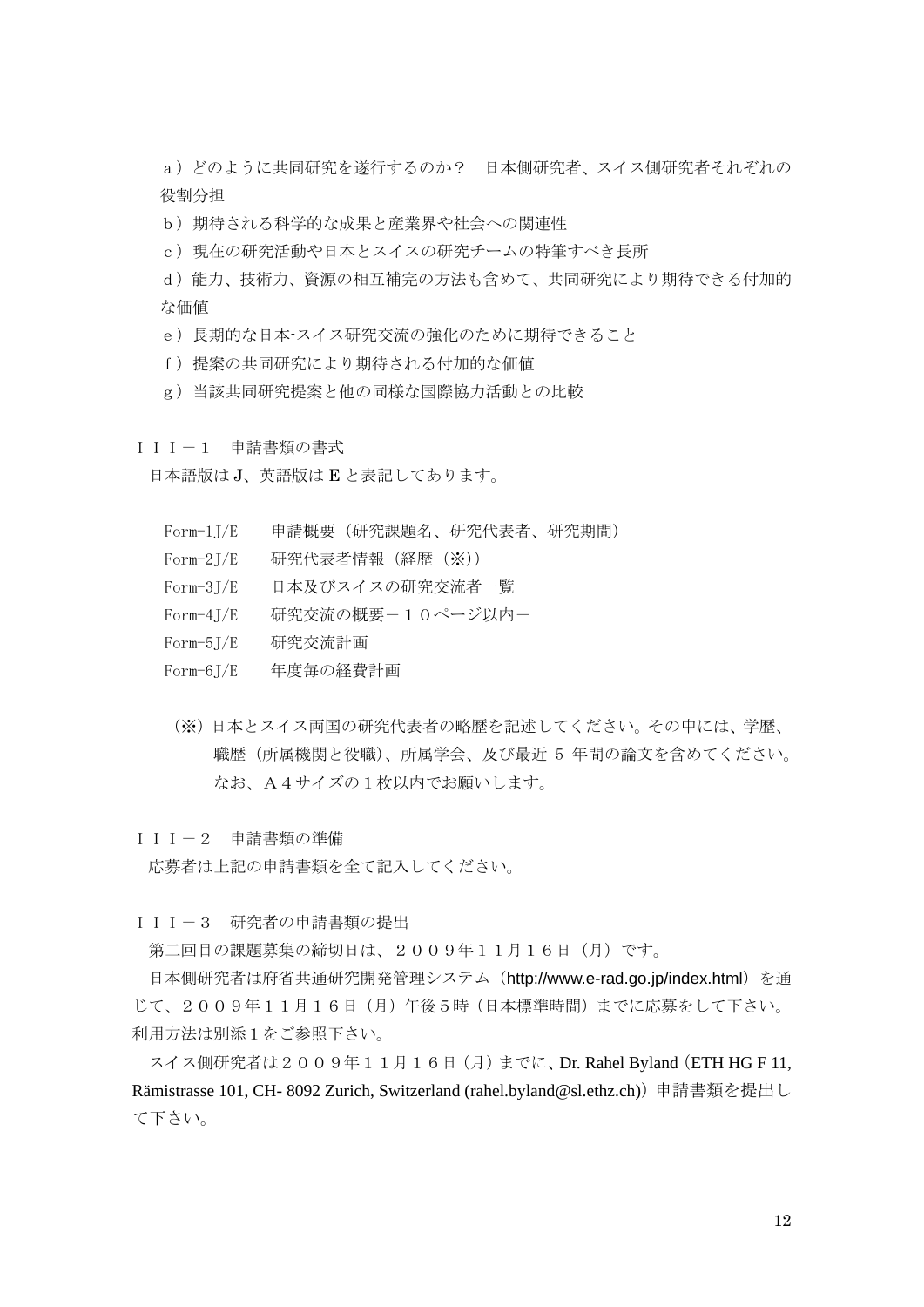### IV 提案書の評価

IV-1. 評価手順

 JSTとETHZで別々に選任された専門家で構成される委員会にて全ての提案書が 評価されます。この評価結果を元に、JSTとETHZは協力して支援する課題を選定し ます。

委員会メンバーは、提案書を受領後決定いたします。

- IV-2. 評価基準
- ・ 当該研究交流計画の科学的な質及び革新性
- ・ 本事業の目的及び研究領域との適合性
- ・ 日本-スイス研究交流から期待される付加的な価値
- ・ 当該研究交流計画の実効性と適切性 (支給される研究費に対応する研究計画となっているかどうか)
- ・ 日本-スイス研究チームの競争力及び専門性
- ・ 日本・スイス両国における均衡のとれた協力
	- IV-3. 選定の通知

採択の可否に関する決定は、2010年2月頃に行う予定です。

#### V 提案採択後の研究代表者の責務

V-1.年度毎の進捗報告(日本側及びスイス側研究者用)

 研究代表者は毎年度終了後速やかに研究交流の進捗状況報告を、また研究代表者の所属 する大学等は支援費の経理報告をJST/ETHZに提出していただきます。

V-2.終了報告(日本側及びスイス側研究者用)

 研究代表者は国際研究交流期間が終了した時に期間内に実施した研究交流及び経理の終 了報告を、速やかにJST/ETHZに提出していただきます。

この終了報告には、日本側研究者とスイス側研究者が共同で作成した全体概要(最大A 4で5枚)を含めてください。

なお、研究交流の成果を学会等で外部発表した場合には、終了報告書に発表内容の別刷 り等を添付して下さい。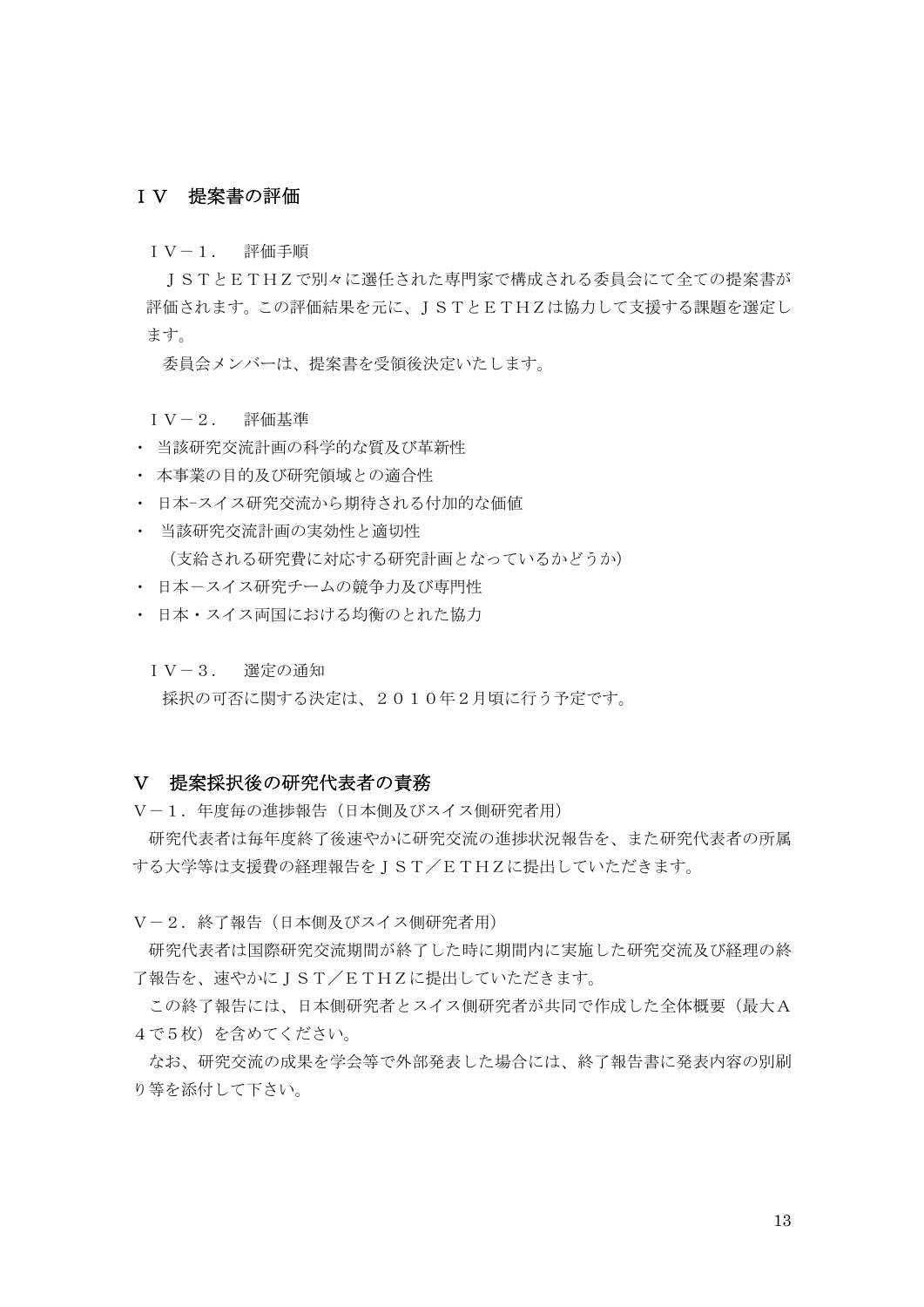日本側の申請者からのお問い合わせは、以下にお願いします。



スイス側の申請者からのお問い合わせは、以下にお願いします。:

# ETH

Eidgenössische Technische Hochschule Zürich<br>Swiss Federal Institute of Technology Zurich

Dr. Rahel Byland Swiss Federal Institute of Technology Zurich (ETHZ) Rämistrasse 101 8092 Zurich, Switzerland Tel.+41 44 632 25 07 Fax +41 44 632 11 60 Email rahel.byland@sl.ethz.ch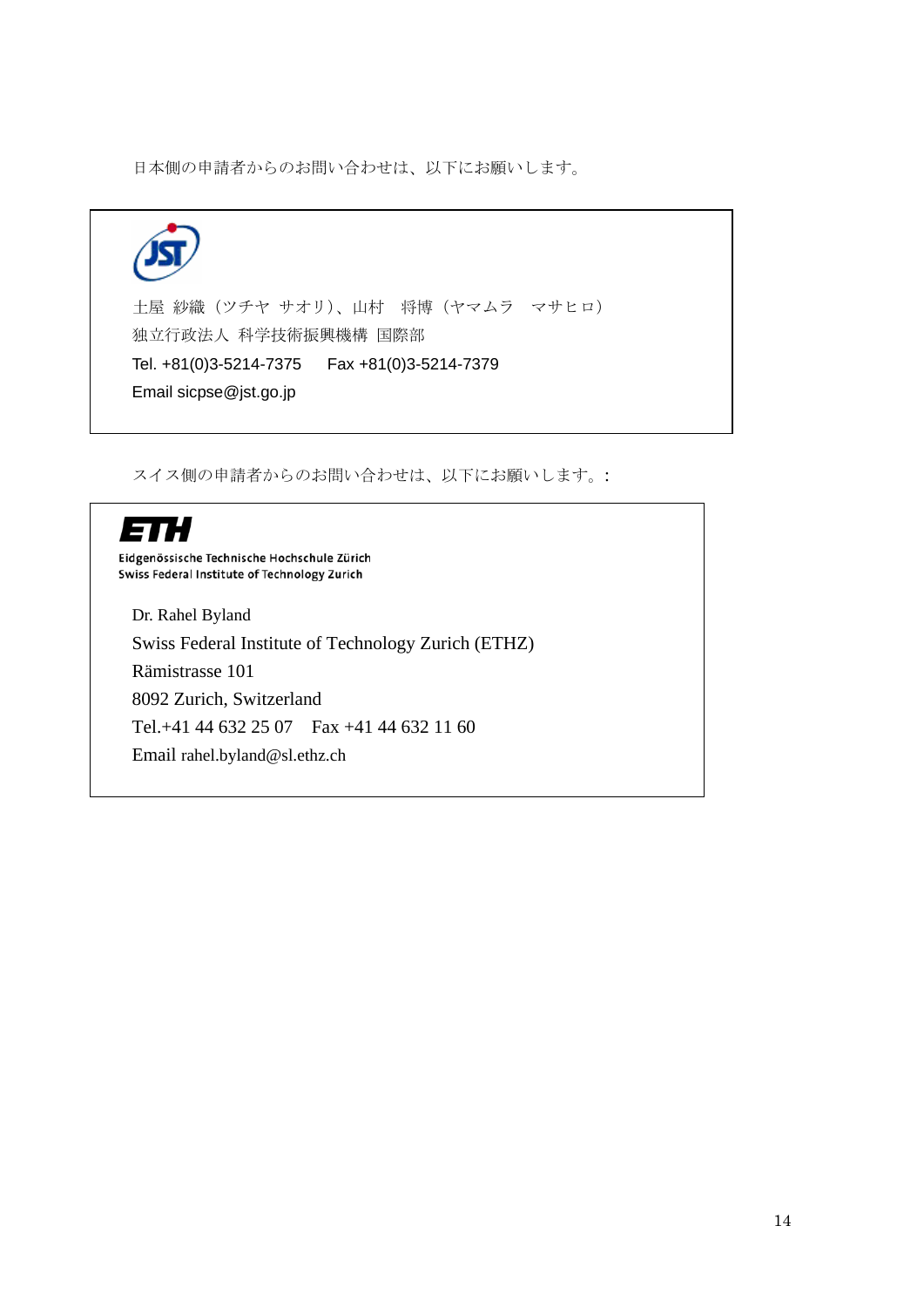(別添1)

## (1)システムの操作方法に関する問い合わせ先

本制度・事業に関する問い合わせは、従来通り国際科学技術部事業実施担当にて受 付けます。

システムの操作方法に関する問い合わせは、ヘルプデスクにて受付けます。 戦略的国際科学技術協力推進事業のホームページおよびシステムのポータルサイ ト(以下、「ポータルサイト」という。)をよく確認の上、問い合わせてください。 なお、審査状況、採否に関する問い合わせには一切回答できません。

○戦略的国際科学技術協力推進事業のホームページ:

<http://www.jst.go.jp/inter/index.html>

○ポータルサイト:

<http://www.e-rad.go.jp/>

(なお、研究者、研究機関への情報提供ページは、ポータルサイトの最下層に リンクを設けています)

(問い合わせ先一覧)

| 制度・事業に関する問い合わせ     | 戦略的国際科学技術協力      | 03-5214-7375 (直通)    |
|--------------------|------------------|----------------------|
| および提出書類作成・提出に関     | 推進事業             | $03-5214-7379$ (FAX) |
| する手続き等に関する問い合      | 事業実施担当           |                      |
| わせ                 | 土屋、山村、石橋         |                      |
|                    |                  |                      |
| 府省共通研究開発管理システ      | 府省共通研究開発管理シ      | 0120-066-877         |
| ム (e-Rad) の操作方法に関す | ステム (e-Rad) ヘルプデ | (受付時間帯)              |
| る問い合わせ             | スク               | 午前9:30 ~ 午後5:30      |
|                    |                  | ※土曜日、日曜日、国民の祝日       |
|                    |                  | および年末年始 (12月29日~     |
|                    |                  | 1月3日) を除く            |

【注意事項】

ヘルプデスクは研究機関・研究者の登録やe-Radの操作についての問い合わせ先ですが、 以下のように配分機関にお問い合わせいただく内容が大変多く含まれています。 以下のような項目については、国際科学技術部事業実施担当あてにお問い合わせ いただくようお願いします。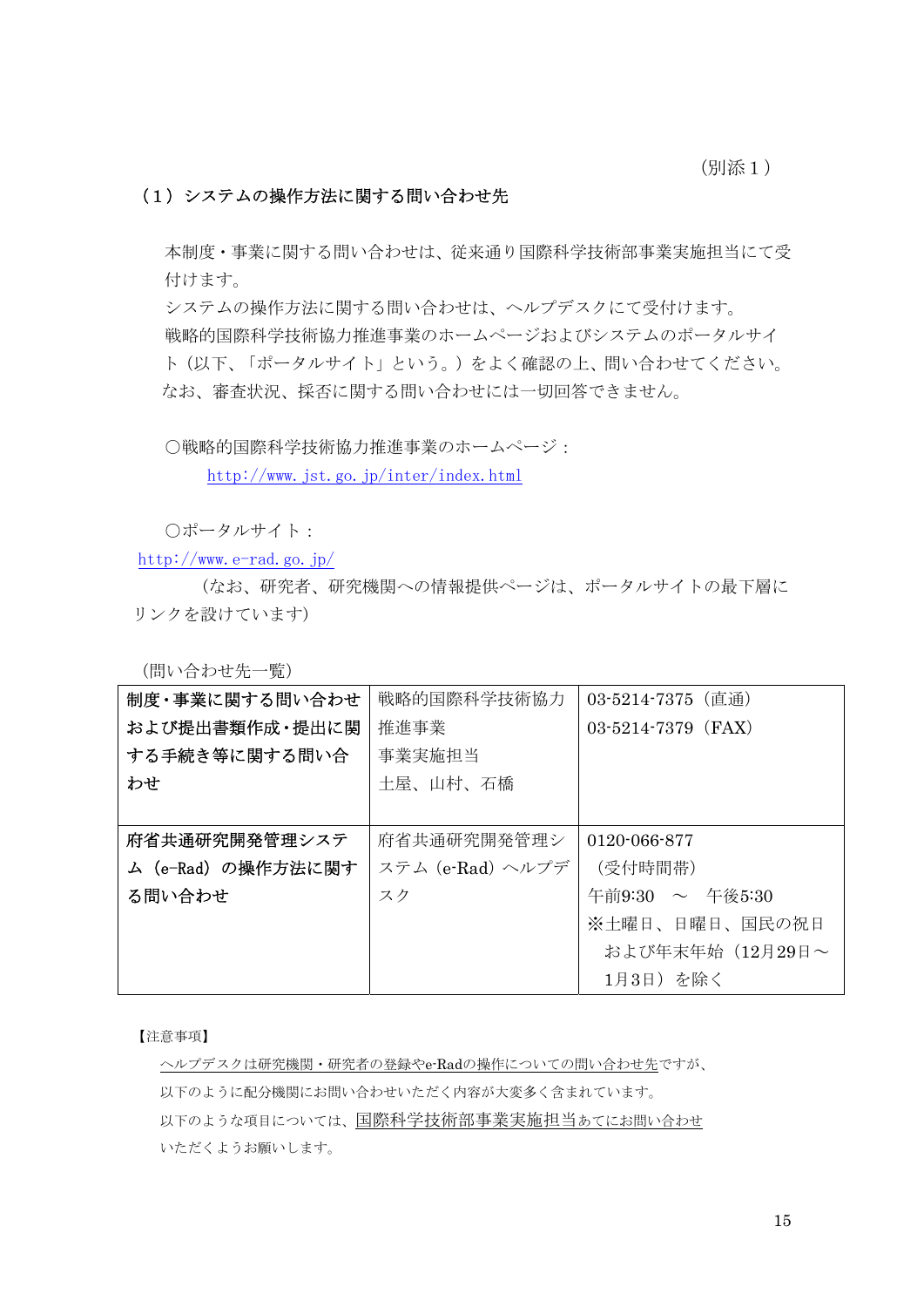- ・予算額・経費には何を入力すればいいのか
- ・公募締切後だが応募したい
- ・配分機関へ提出済みの課題を修正したい
- ・実施中の課題(応募・受入状況)には何を入力すればいいのか
- ・継続課題で必須入力となっている課題IDが分からない
- ・配分機関に提出する前に入力した内容を確認してほしい
- ・応募したいが何をすればいいか教えてほしい
- ・応募に当たって別途郵送が必要な書類の種類は何か
- ・応募したいがどの種目に該当するのか
- ・審査結果はいつ分かるのか
- ・任意入力項目に記入するかどうかで有利(不利)になるのか
- ・採択後の事務作業は大変なのか
- ・受付中公募一覧から申請様式を取得できないが、どうすればいいか。
- ・各事業が提示している様式には何を記述すればいいのか。
- ・応募に関わる研究者は、どの範囲まで登録する必要があるのか。
- ・e-Radへの応募情報の登録は、どの立場の研究者が行えばいいのか。
- ・公募期限までに、研究機関あるいは研究代表者・研究分担者の登録が間に合わないが、 どうすればいいか。
- ・応募・受入状況の入力欄に登録するべきものが11件以上あるが、 どれを入力すればいいのか。
- ・研究目的や研究概要に入力可能な文字数について、様式よりもe-Radの方が少ないため、 双方の内容が異なってしまったが問題ないのか。
- ※「e-Rad」とは、府省共通研究開発管理システムの略称で、Research and Development (科学技術のための研究開発)の頭文字に、Electronic(電子)の頭文字を冠したも のです。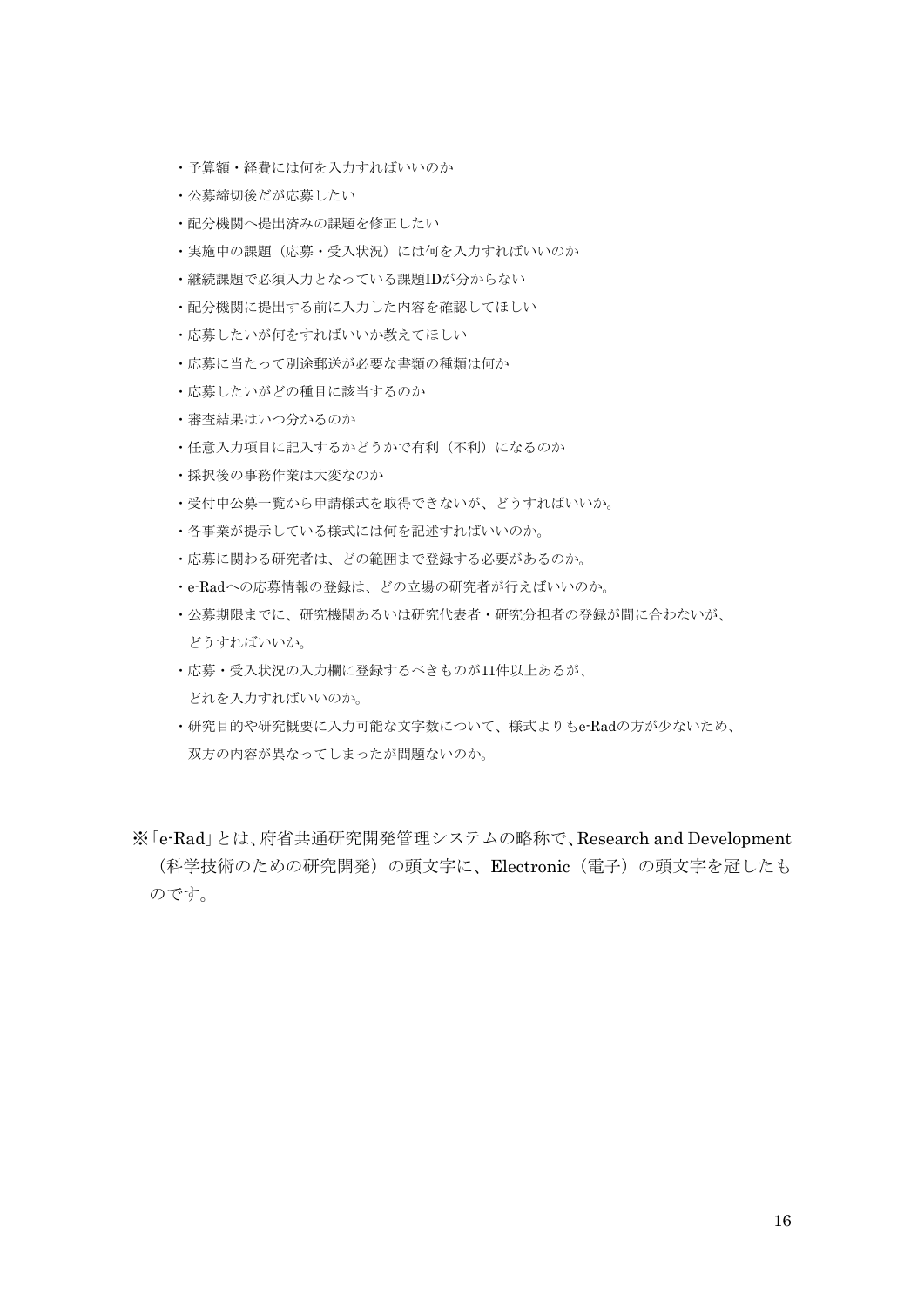#### (2)e-Radシステムの使用に当たっての留意事項

① システムによる応募

システムによる応募は、平成20年1月より稼働の「府省共通研究開発管理シ ステム(e-Rad)」にて受付けます。

操作方法に関するマニュアルは、e-Radポータルサイト

(http://www.e-rad.go.jp/)から参照またはダウンロードすることができます。 システム利用規約に同意の上、応募してください。

② e-Radシステムの利用可能時間帯

(月~金) 午前6:00から翌午前2:00まで

(日曜日) 午後6:00から翌午前2:00まで

土曜日は運用停止とします。なお、祝祭日であっても上記の時間帯は利用可 能です。

ただし、上記利用可能時間内であっても保守・点検を行う場合、e-Rad システム の運用を停止することがあります。 e-Rad の運用を停止する場合は、e-Rad ポー タルサイトにて予めお知らせします。

③ 研究機関の登録

研究者が研究機関を経由して応募する場合、研究代表者が所属する研究機関及 び研究分担者が所属する研究機関は、応募時までに登録されていることが必要と なります。

研究機関の登録方法については、e-Radポータルサイトを参照してください。 登録手続きに日数を要する場合がありますので、2週間以上の余裕をもって登 録手続きをしてください。なお、一度登録が完了すれば、他制度・事業の応募 の際に再度登録する必要はありません。また、他制度・事業で登録済みの場合 は再度登録する必要はありません。

なお、ここで登録された研究機関を所属研究機関と称します。

④ 研究者情報の登録

研究課題に応募する研究代表者および研究に参画する研究分担者は研究者情報 を登録し、システムログインID、パスワードを取得することが必要となります。 所属研究機関に所属している研究者の情報は所属研究機関が登録します。なお、 過去に文部科学省の科学研究費補助金制度で登録されていた研究者情報は、既に このシステムに登録されています。研究者番号等を確認の上、所属情報の追加を 行ってください。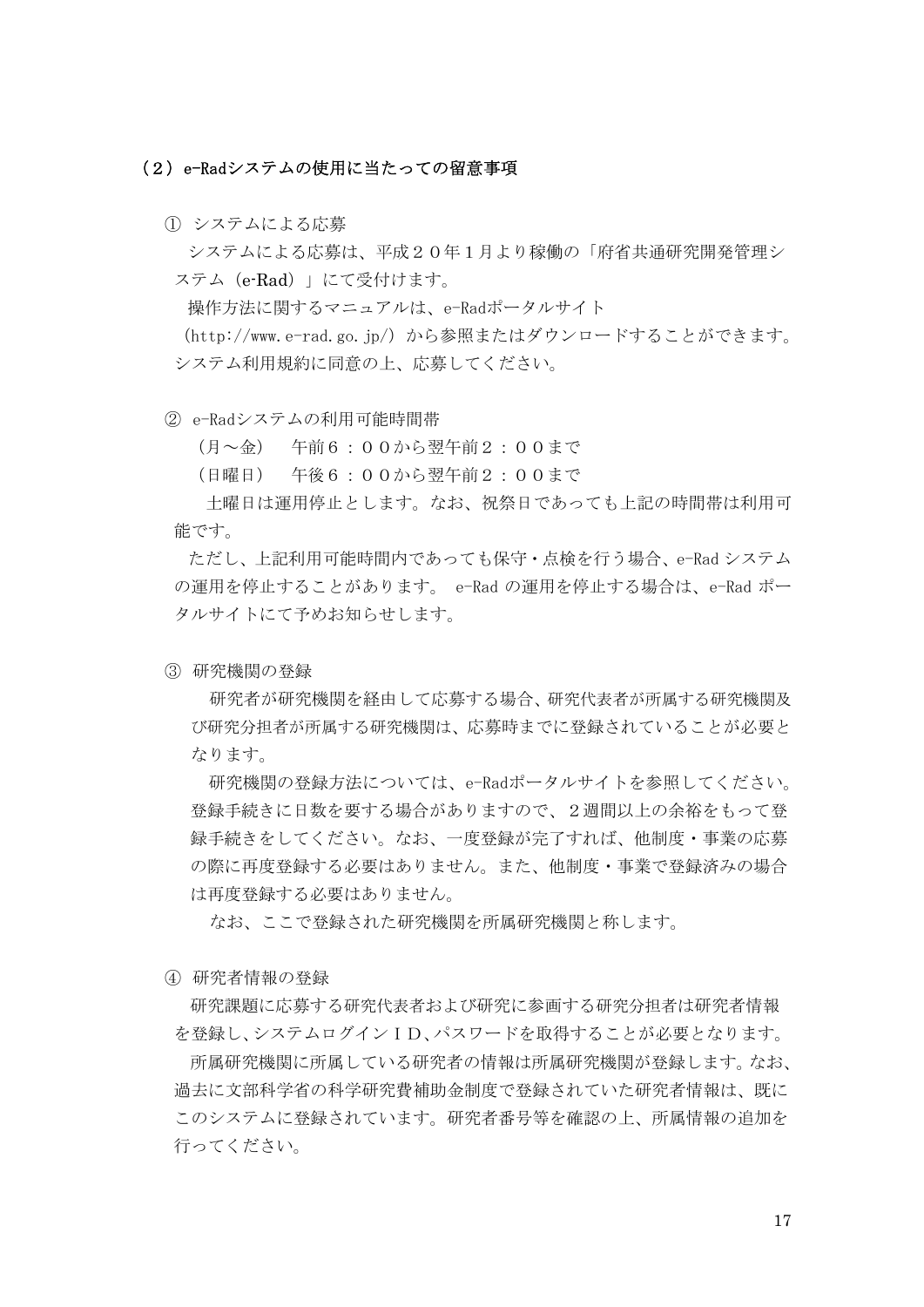所属研究機関に所属していない研究者の情報は、府省共通研究開発管理システ ム運用担当で登録します。必要な手続きはe-Radポータルサイトを参照してくださ い。

⑤ 個人情報の取扱い

応募書類等に含まれる個人情報は、不合理な重複や過度の集中の排除のため、 他府省・

独立行政法人を含む他の研究資金制度・事業の業務においても必要な範囲で利用 (データの電算処理及び管理を外部の民間企業に委託して行わせるための個人情 報の提供を含む)する他、府省共通研究開発管理システム(e-Rad)を経由し、 内閣府の「政府研究開発データベース」へ提供します。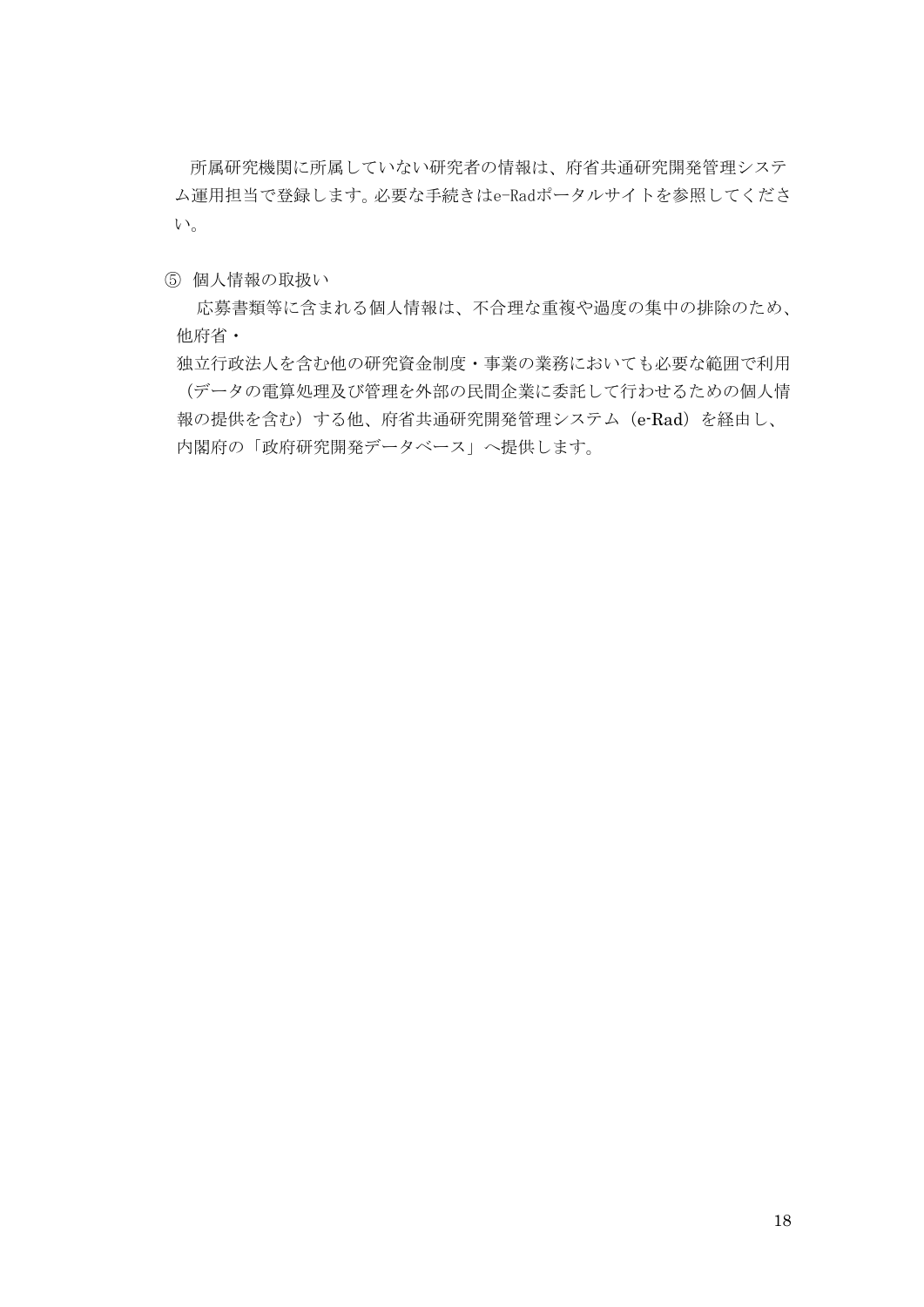

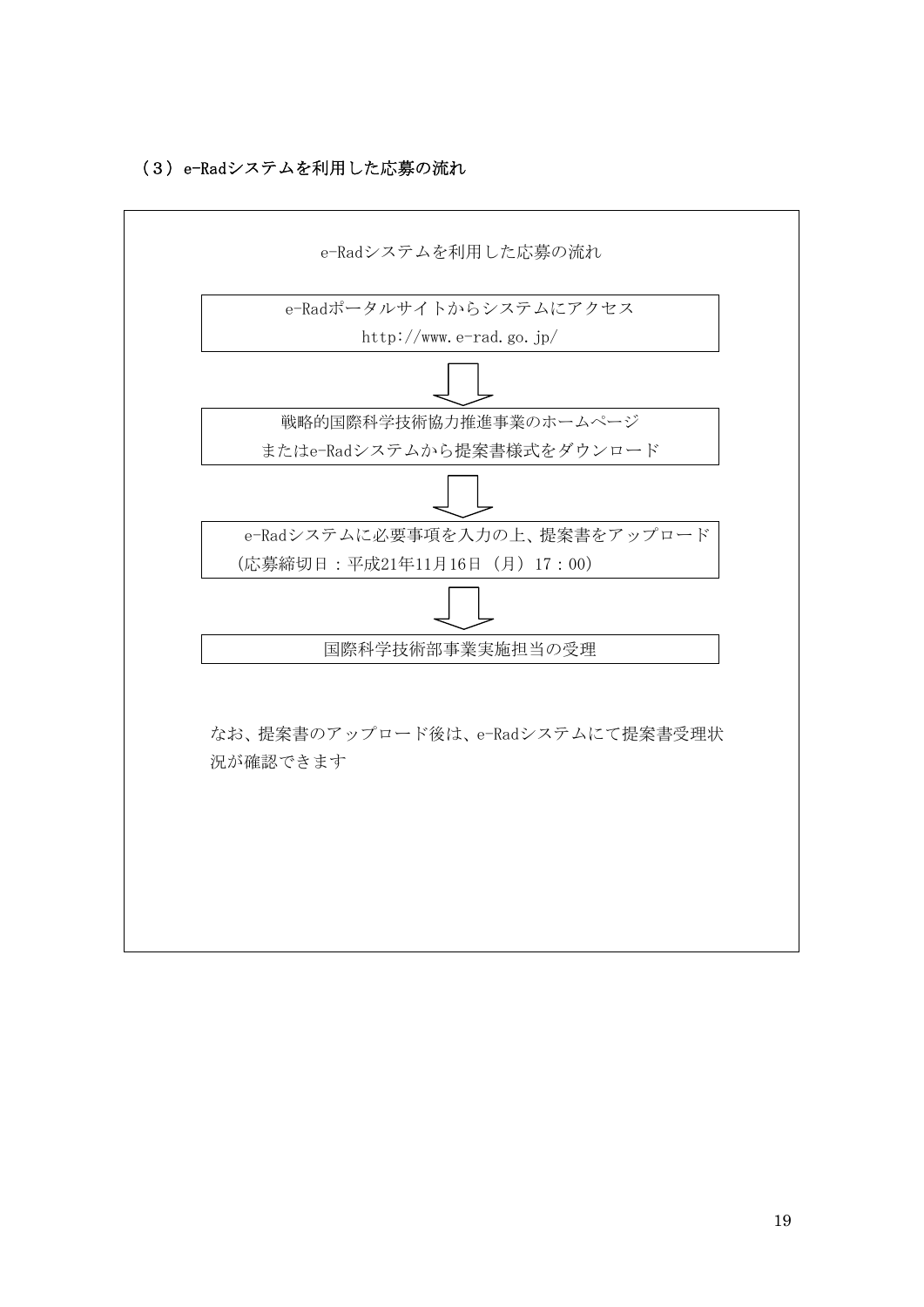# (4)提案書類の注意事項

| ポータル<br>サイト             | http://www.e-rad.go.jp/                                                                                                                                                                                                  |
|-------------------------|--------------------------------------------------------------------------------------------------------------------------------------------------------------------------------------------------------------------------|
| 提出締切                    | 平成21年11月16日 (月) 17:00                                                                                                                                                                                                    |
| 注意事項<br>• システムの利用<br>方法 | ・システムを利用の上、提出してください。<br>e-Radシステムの操作マニュアルは、上記ポータルサイトよりダウンロ<br>ードできます。                                                                                                                                                    |
| ・応募書類様式の<br>ダウンロード      | • 制度·事業内容を確認の上、所定の様式ファイルをダウンロードして<br>ください。                                                                                                                                                                               |
| ・ファイル種別                 | ・提案書類(アップロードファイル)はWord、一太郎、PDFのいずれ<br>かの形式にて作成し、応募してください。なお、Word、一太郎、PD<br>Fは以下のバージョンで作成されたものでないと、アップロードがう<br>まく出来ない場合がありますのでご注意ください。<br>○ Word 2000以降<br>○ 一太郎 Ver. 12以降<br>○ Adobe Acrobat Reader (Adobe Reader) 5.0以降 |
| ・画像ファイル形<br>式           | 提案書に貼り付ける画像ファイルの種類は「GIF」、「BMP」、「JPEG」、「PNG」<br>形式のみとしてください。それ以外の画像データ(例えば、CADやスキ<br>ャナ、PostScriptやDTPソフトなど別のアプリケーションで作成した画<br>像等)を貼り付けた場合、正しくPDF形式に変換されません。画像<br>データの貼り付け方については、操作マニュアル「3.4 画像を貼り付<br>ける方法」を参照してください。    |
| ・ファイル容量                 | ・アップロードできるファイルの最大容量は下表の通りです。それを超<br>える容量のファイルは国際科学技術部事業実施担当へ問い合わせてく<br>ださい。<br>最大サイズ<br>ファイル<br>公募<br>3 Mbyte<br>交付・委託契約手続き<br>1 Mbyte<br>成果概要<br>3 Mbyte<br>成果報告書<br>5 Mbyte<br>実績・完了報告書<br>1 Mbyte                     |
| ・提案書アップロ<br>$ \aleph$   | · 提案書類は、アップロードを行うと、自動的にPDFファイルに変換<br>します。外字や特殊文字等を使用した場合、文字化けする可能性があ                                                                                                                                                     |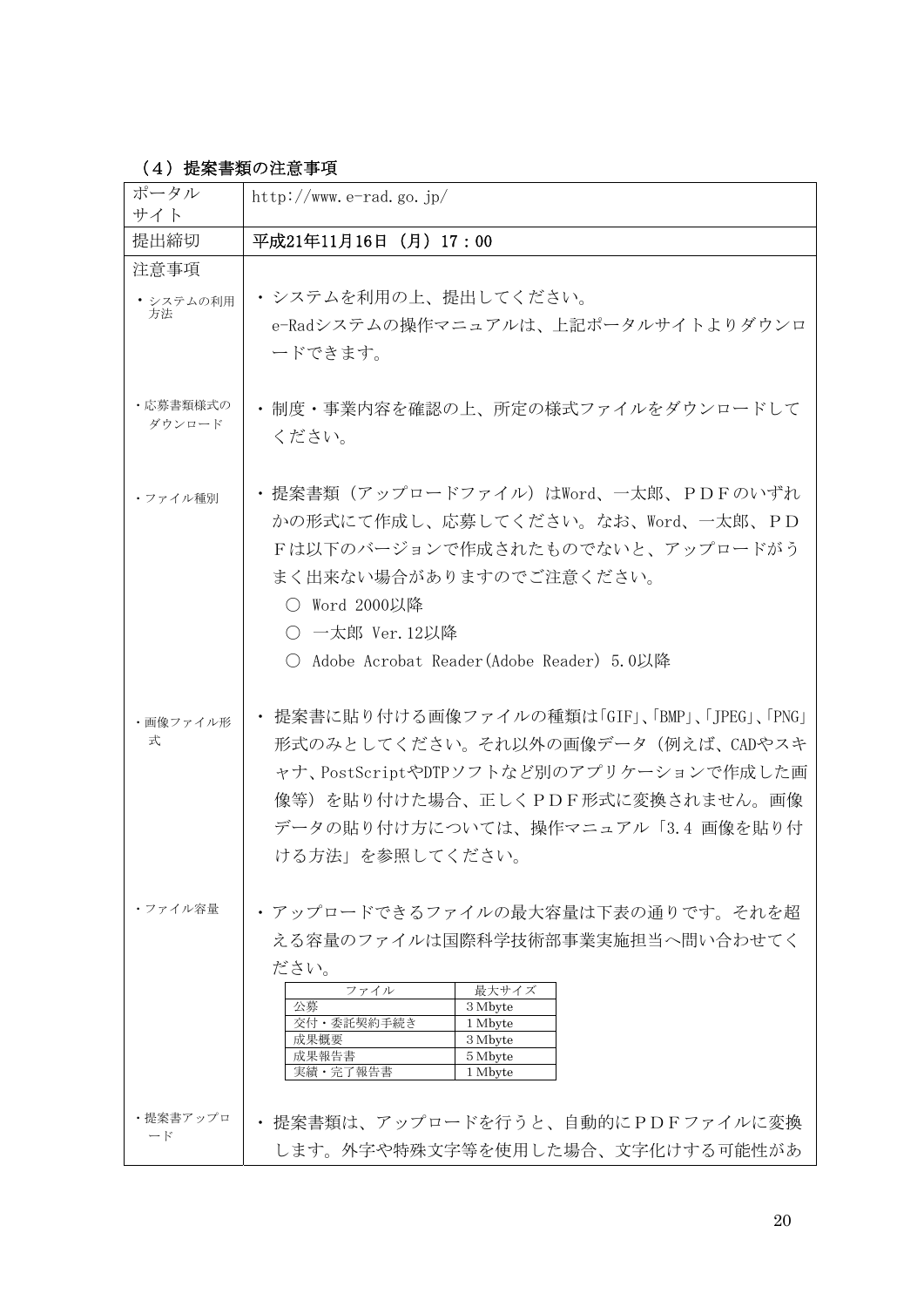|                    | りますので、変換されたPDFファイルの内容をシステムで必ず確認     |
|--------------------|-------------------------------------|
|                    | してください。利用可能な文字に関しては、操作マニュアル「1.7シス   |
|                    | テムの基本的な操作方法」を参照してください。              |
|                    |                                     |
| ・提案書アップロ<br>ード後の修正 | <所属研究機関を経由する場合>                     |
|                    | 研究者が所属研究機関へ提出するまでは提案内容を修正する事が可能     |
|                    | です。所属研究機関へ提出した時点で修正することができません。修     |
|                    | 正する場合は、所属研究機関へ修正したい旨を連絡してください。な     |
|                    | お、所属研究機関承認後は、国際科学技術部事業実施担当へ修正した     |
|                    | い旨を連絡してください。                        |
|                    |                                     |
|                    | <所属研究機関を経由しない場合>                    |
|                    | 研究者が配分機関へ提出するまでは提案内容を修正する事が可能で      |
|                    | す。配分機関へ提出した時点で修正することができません。修正する     |
|                    | 場合は、国際科学技術部事業実施担当へ修正したい旨を連絡してくだ     |
|                    | さい。                                 |
|                    | • 提出締切日までにシステムの「受付状況一覧画面」の受付状況が「配   |
| ・受付状況の確認           | 分機関受付中」となっていない提案書類は無効となります。提出締切     |
|                    | 日までに「配分機関受付中」にならなかった場合は、所属研究機関ま     |
|                    | で至急連絡してください。所属研究機関に所属していない研究者は、     |
|                    | 国際科学技術部事業実施担当まで連絡してください。            |
|                    | −提案書の受理確認は、「受付状況一覧画面」から行うことができます。   |
|                    |                                     |
| ・その他               | 上記以外の注意事項や内容の詳細については、e-Radポータルサイト(研 |
|                    | 究者向けページ)に随時掲載しておりますので、ご確認ください。      |
|                    |                                     |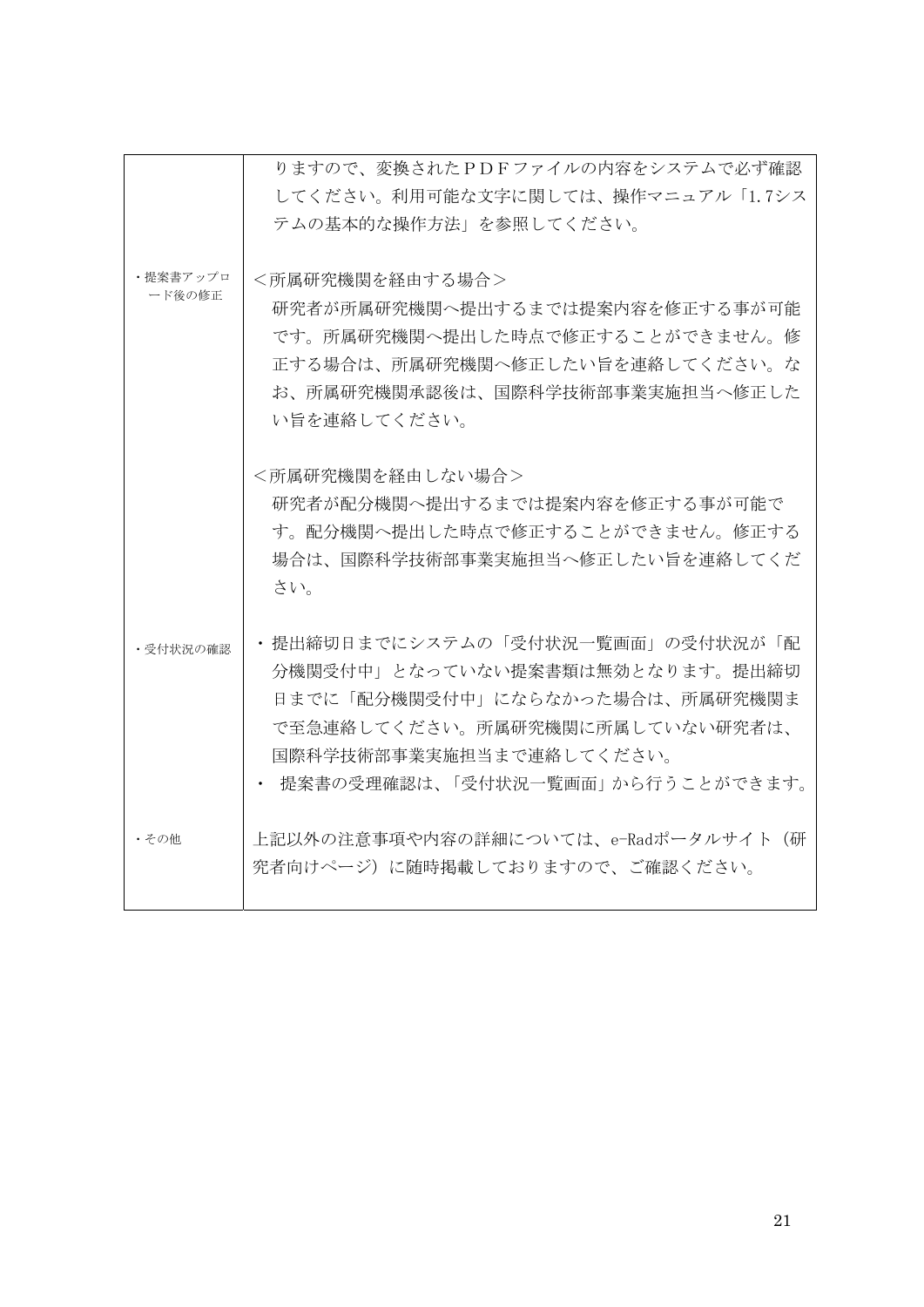(別添2)

#### I. 日本側応募者の責務

I-1. 研究機関における公的研究費の管理・監査のガイドライン (実施基準)に 基づく体制整備等の実施状況報告書の提出について

本事業の契約に当たり、各研究機関では標記ガイドラインに基づく研究費の管理・監査体制 の整備、及びその実施状況等についての報告書を提出することが必要です。(実施状況報告 書の提出がない場合の研究実施は認められないことがあります。

このため、下記ホームページの様式及び提出方法に基づいて、契約予定日までに、研究 機関から文部科学省科学技術・学術政策局調査調整課競争的資金調整室に報告書が提出 されていることが必要です。

#### 【URL】

#### [http://www.mext.go.jp/a\\_menu/02\\_b/08191222/001.htm](http://www.mext.go.jp/a_menu/02_b/08191222/001.htm)

 提出期限等、報告書提出の詳細は、採択決定後、JST 総務部研究機関監査室より文書に てお知らせいたします。(なお、JST は、報告書が提出されていることを確認した上で、契約を 締結いたします。)

 ただし、平成 21 年 4 月以降、別途の事業の応募等に際して報告書を提出している場合は、 今回新たに報告書を提出する必要はありません。その場合は、申請にあたり、「実施状況報 告書は○年○月○日に提出済み」である旨の書面(様式自由)を同封してください。

 また、平成23年度以降も継続して事業を実施する場合は、平成22年秋頃に、再度報告書 の提出が求められる予定ですので、文部科学省あるいは独立行政法人科学技術振興機構 からの周知等に十分ご留意ください。

#### I-2. 採択された課題に関する情報の取り扱い

採択された個々の課題に関する情報(制度名、研究課題名、研究代表者名、予算額及び 実施期間)については、「独立行政法人等の保有する情報の公開に関する法律」(平成13年 法律第140号)第5条第1号イに定める「公にすることが予定されている情報」であるものとしま す。これらの情報については、採択後適宜機構のホームページにおいて公開します。

# $I$ -3. 府省共通研究開発管理システム(e-Rad)からの政府研究開発データベース $^\ast$ へ

#### の情報提供等\*

文部科学省が管理運用する府省開発共通研究管理システム(e-Rad)を通じ、内閣府の作 成する標記データベースに、各種の情報を提供することがあります。

\* 国の資金による研究開発について適切に評価し、効果的・効率的に総合戦略、資源配分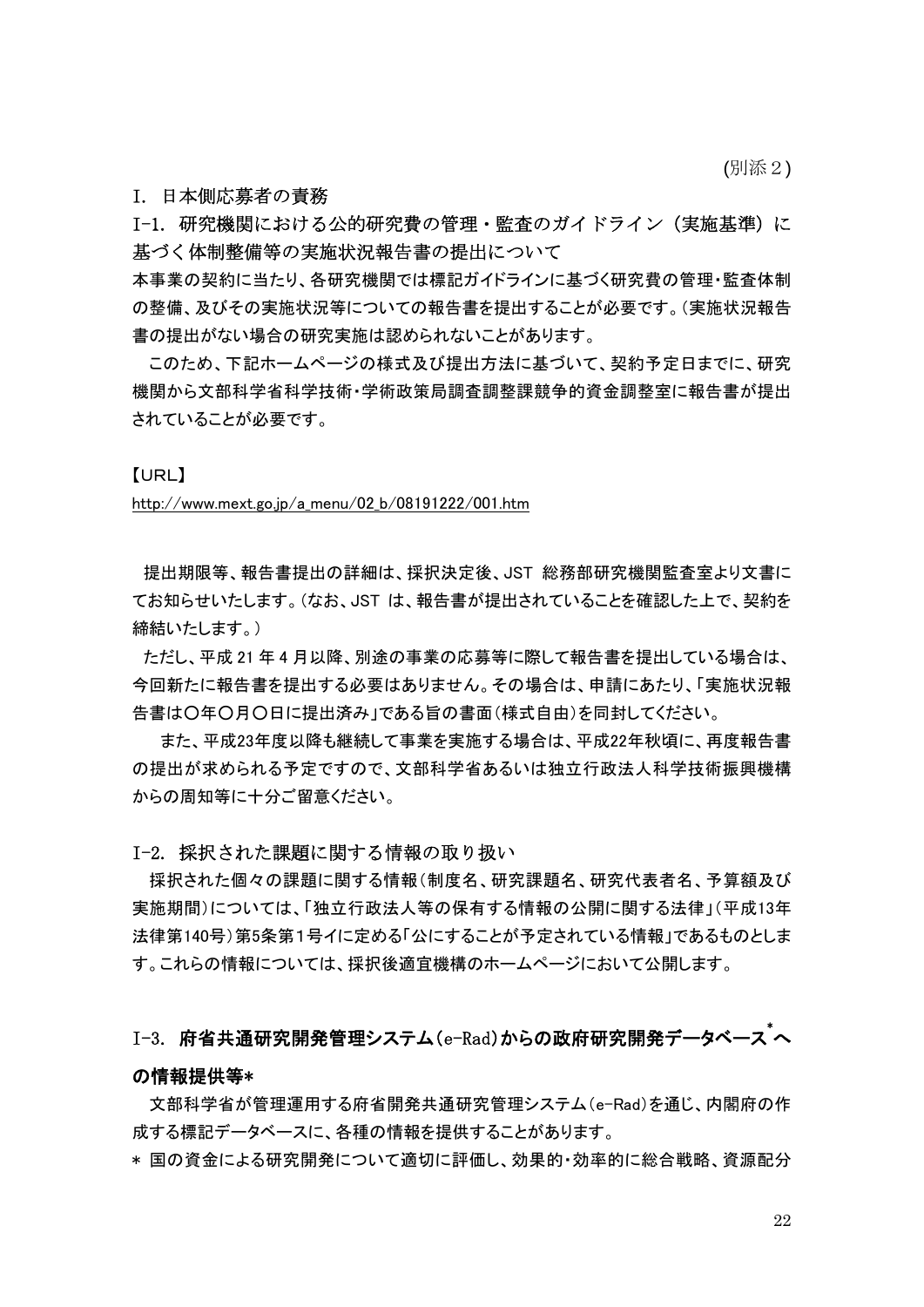等の方針の企画立案を行うため、内閣府総合科学技術会議が各種情報について、一元的・ 網羅的に把握し、必要情報を検索・分析できるデータベースを構築しています。

# I-4. 不合理な重複・過度の集中

不合理な重複・過度の集中を排除するために必要な範囲内で、応募(又は採択課題・事 業)内容の一部に関する情報を、府省共通研究開発システム(e-Rad)などを通じて、他府省 を含む他の競争的資金の担当部門に情報提供する場合があります。(また、他の競争的資 金制度におけるこれらの重複応募等の確認を求められた際に、同様に情報提供を行う場合 があります。)

#### II. 日本側研究者への注意事項

#### II-1. 安全保障貿易管理に伴う各種規制

研究機材の輸出のみならず、技術データや技術支援については、輸出規制の対象となる ことがありますので、本邦の法律・制度、相手国の法律・制度及び国際ルールを十分に遵守 してください。

#### 【参考】

「経済産業省」ホームページ http://www.meti.go.jp/policy/anpo/index.html

(抜粋)

「近年、我が国の重要な先端技術情報が海外へ不用意に流出し我が国の産業競争力等に 影響を及ぼしているとの指摘や報道等が数多く見受けられます。他方、安全保障貿易管理の 観点からも、不注意な技術の漏えいにより、大量破壊兵器等の開発、製造又は使用に係る 技術が懸念国やテロリストに渡れば、我が国や国際社会の平和及び安全の維持に多大な影 響を及ぼしかねないため、安全保障上の機微な技術を保有する者には、慎重な対応が求め られます。」(同URLに掲載の「安全保障貿易管理に係る機微技術管理ガイダンス(平成20 年1月)」より抜粋)

なお、相手国からの情報や資料、サンプルの持ち帰りについては、相手国の法令にも従っ てください。研究計画上、相手国における生物遺伝資源等を利用する場合には、関連条約等 (生物多様性条約、バイオセイフティに関するカルタヘナ議定書)の批准の有無、コンプライア ンス状況等について、あらかじめ十分な確認をお願いします。

生物遺伝資源へのアクセス、及び生物多様性条約の詳細については、下記ホームページ をご参照ください。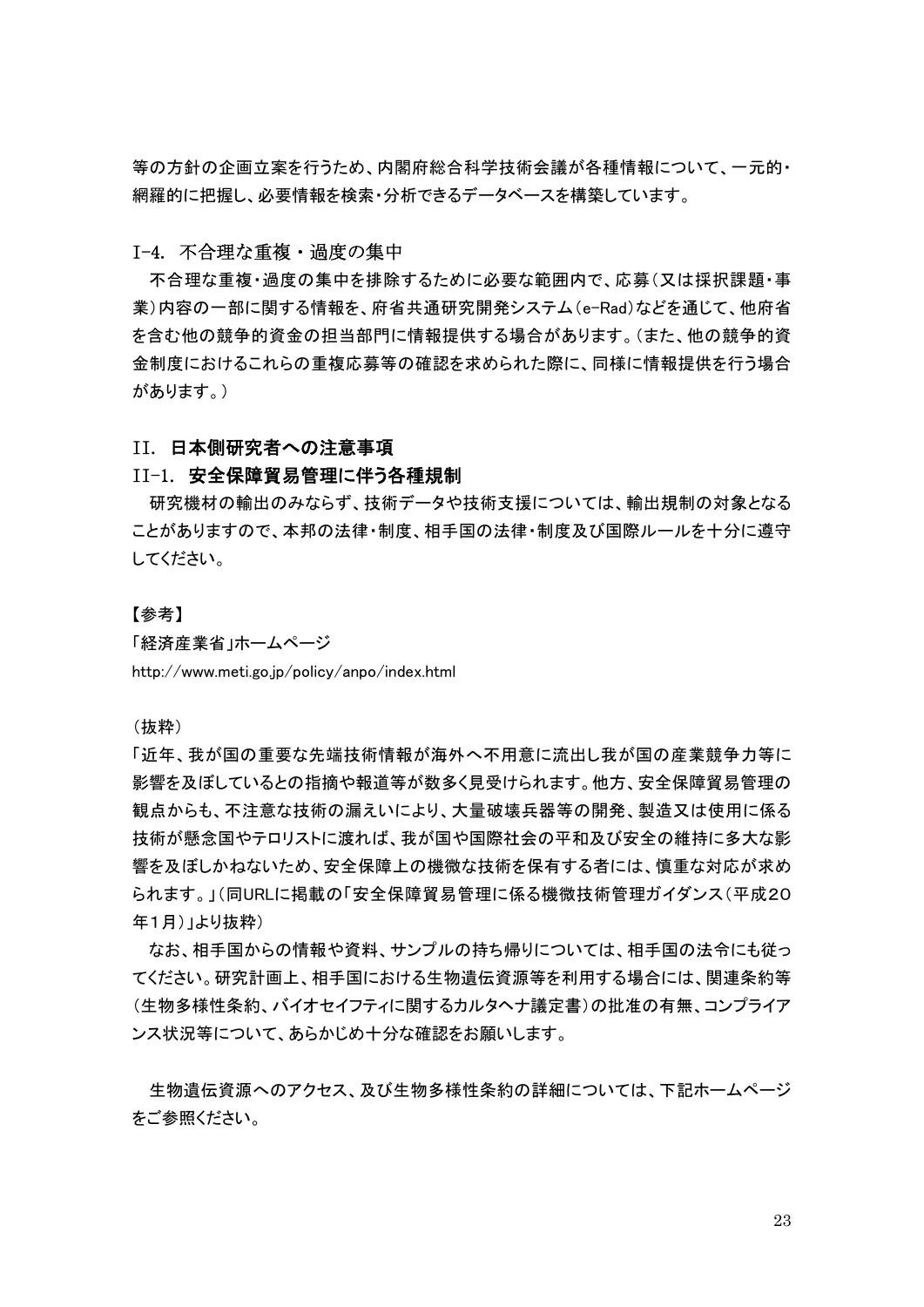## 【参考】

「財団法人バイオインダストリー協会」ホームページ http://www.mabs.jp/index.html "Convention on Biological Diversity"ホームページ http://www.cbd.int/

## II-2. 生命倫理および安全の確保

ライフサイエンスに関する研究については、生命倫理及び安全の確保に関し、各府省が定 める法令・省令・倫理指針等を遵守してください。研究者が所属する機関の長等の承認・届 出・確認等が必要な研究については、必ず所定の手続きを行ってください。

各府省が定める法令等の主なものは以下の通りですが、このほかにも研究内容によって 法令等が定められている場合がありますので、ご留意ください。

- 1) ヒトに関するクローン技術等の規制に関する法律(平成12年法律第146号)
- 2) 特定胚の取扱いに関する指針(平成13年文部科学省告示第173号)
- 3) ヒトES細胞の樹立及び使用に関する指針(平成19年文部科学省告示第87号)
- 4) ヒトゲノム・遺伝子解析研究に関する倫理指針(平成16年文部科学省・厚生労働省・経 済産業省告示第1号)
- 5) 医薬品の臨床試験の実施の基準に関する省令(平成9年厚生省令第28号)
- 6) 手術等で摘出されたヒト組織を用いた研究開発の在り方について(平成10年厚生科学 審議会答申)
- 7) 疫学研究に関する倫理指針(平成19年文部科学省・厚生労働省告示第1号)
- 8) 遺伝子治療臨床研究に関する指針(平成16年文部科学省・厚生労働省告示第2号)
- 9) 臨床研究に関する倫理指針(平成20年厚生労働省告示第415号
- 10) 平成20年7月31日改訂、平成21年4月1日施行)
- 11) 遺伝子組換え生物等の使用等の規制による生物の多様性の確保に関する法律(平成 15年法律第97号)

なお、文部科学省における生命倫理及び安全の確保について、詳しくは下記のURLをご参 照ください。

#### 【参考】

「文部科学省」ホームページ『生命倫理・安全に対する取組』

http://www.mext.go.jp/a\_menu/shinkou/seimei/main.html